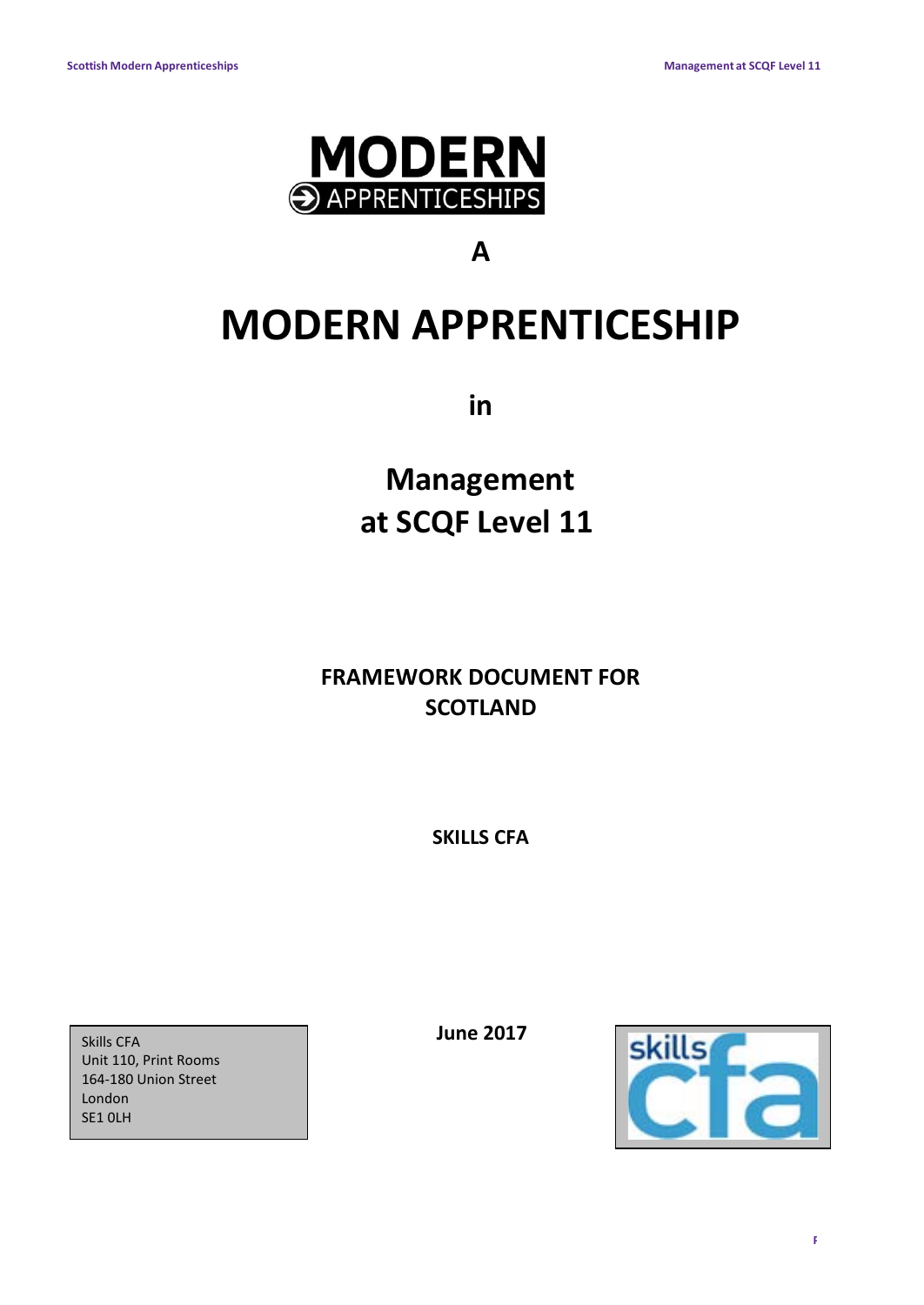### **Contents**

| Modern Apprenticeships in Scotland             | 3              |
|------------------------------------------------|----------------|
| Modern Apprenticeships in Management           | $\overline{4}$ |
| <b>Summary of Framework</b>                    | 5              |
| The Framework                                  | 6              |
| Registration and certification                 | $\overline{7}$ |
| <b>Recruitment and selection</b>               | 8              |
| Equal opportunities                            | 8              |
| Health and safety                              | 9              |
| Contracts                                      | 9              |
| <b>Employment status of Modern Apprentices</b> | 9              |
| Terms and conditions of employment             | 9              |
| Training and development                       | 10             |
| Consultation                                   | 11             |
| Career progression                             | 12             |

## **Appendices**

| Appendix 1 | Stakeholder Responsibilities                |    |
|------------|---------------------------------------------|----|
| Appendix 2 | Modern Apprenticeship Centres (MACs)        | 16 |
| Appendix 3 | <b>Training Agreement and Training Plan</b> |    |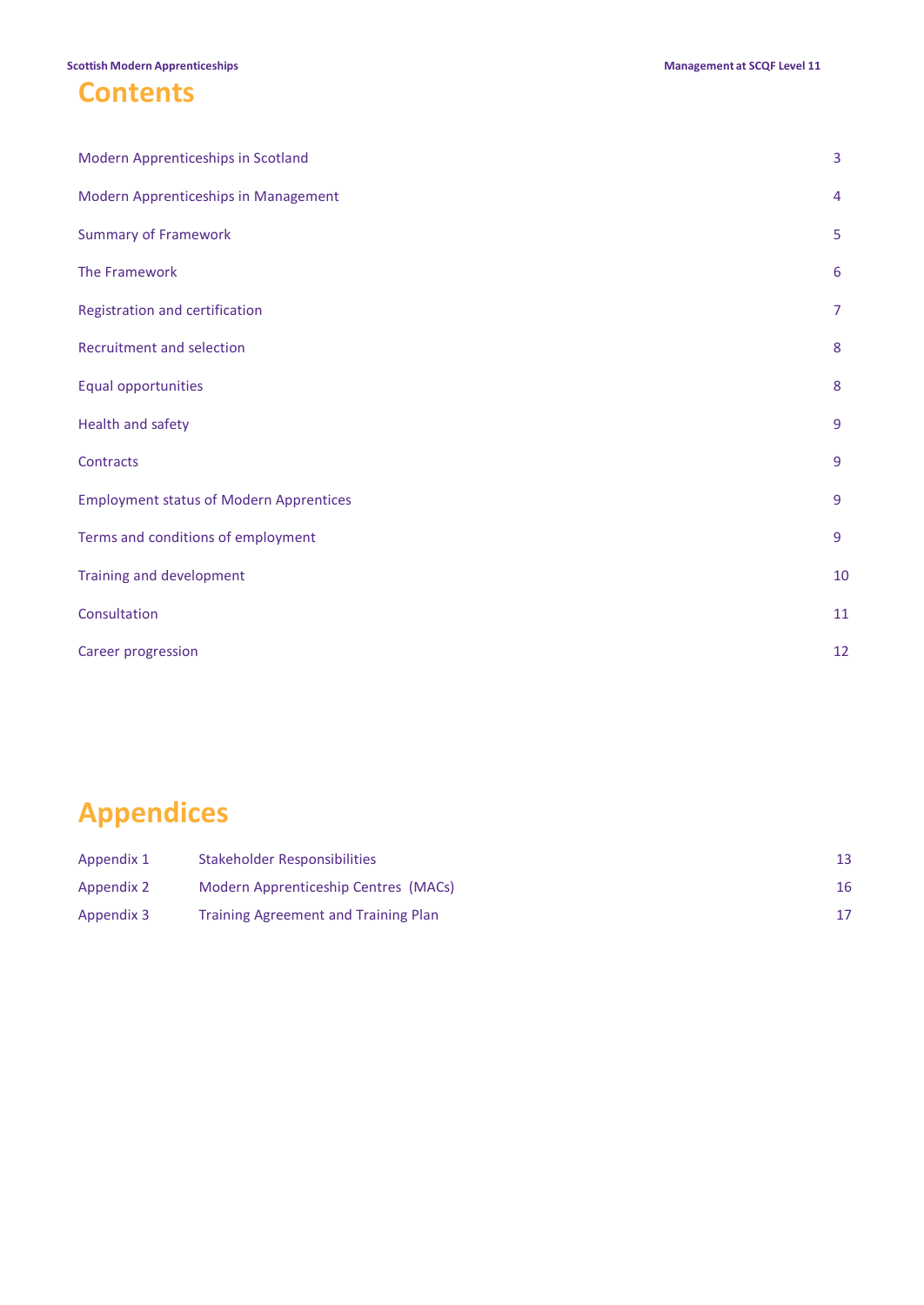## **Modern Apprenticeshipsin Scotland**

#### **What are Modern Apprenticeships?**

Modern Apprenticeships offer those aged over 16 paid employment combined with the opportunity to train for jobs at craft, technician and management level.

#### **Who develops them?**

Modern Apprenticeships are developed by Sector Skills Councils (SSCs). SSCs consult with employers and key partners in their sector to produce a training programme, which meets the needs of employers.

### **Who are they for?**

Modern Apprenticeships are available to employees aged 16 or over. Employees need to demonstrate to their employer that they have the potential to complete the programme.

### **What's in a Modern Apprenticeship?**

In Scotland, there are more than 70 different Modern Apprenticeship Frameworks and they are all designed to deliver a training package around a minimum standard of competence defined by employers through SSCs. They all contain the same 3 basic criteria:

- A relevant SVQ (or alternative competency based qualifications)
- Core Skills
- Industry specific training

Details of the content of this specific Modern Apprenticeship are given in the next section.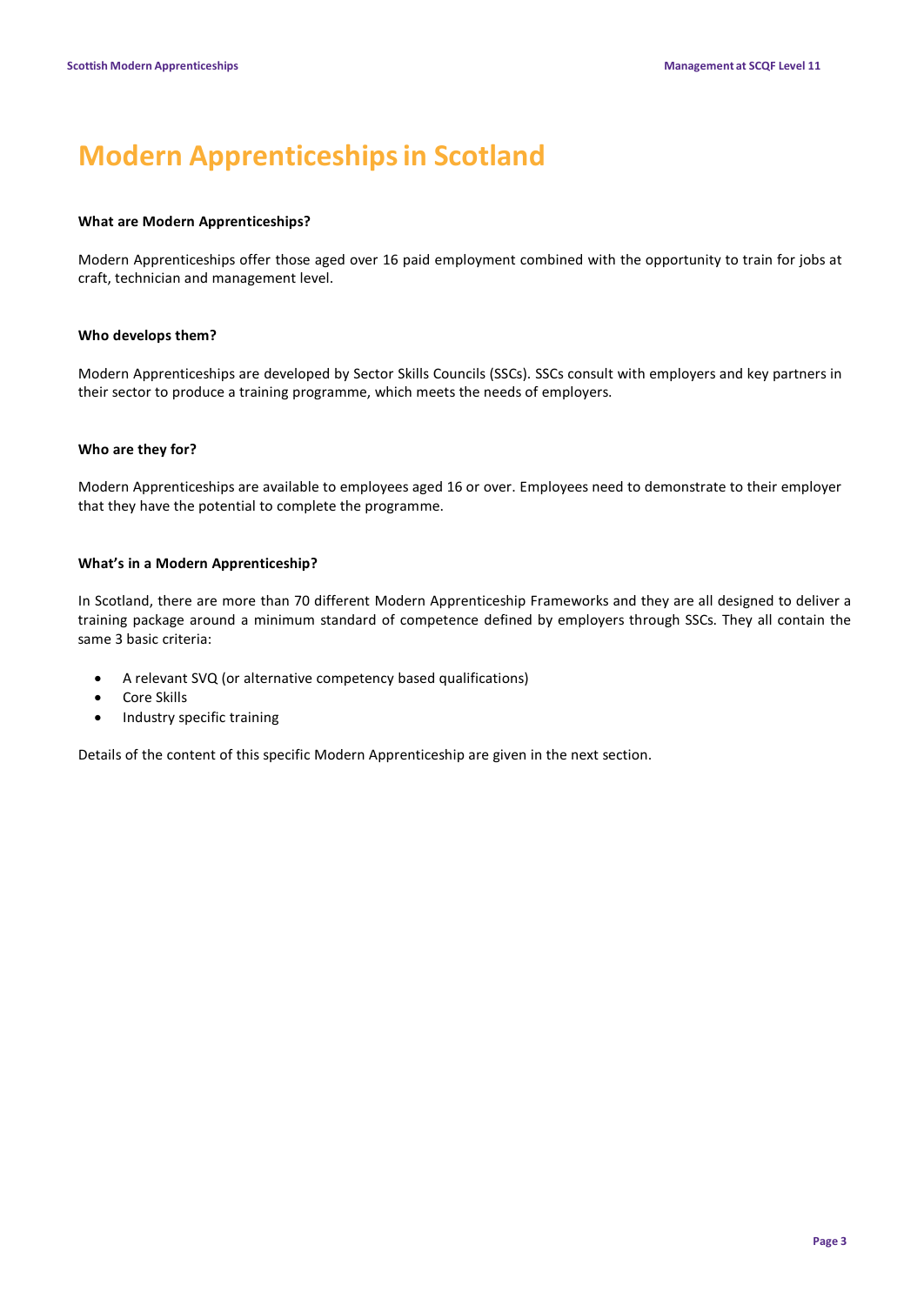### **The Modern Apprenticeship in Management at SCQF Level 11**

Currently there are three Modern Apprenticeship frameworks in Management approved for use in Scotland. These frameworks are at levels 3, 4 and 5. As the new Pan Sector Group, CfA Business Skills @ Work is revising these three frameworks to ensure that they continue to meet the requirements of Scottish employers. As the registration records for Management MAs are still with the MSC, the CfA Business Skills at Work has been unable to access a current list of training providers registered for Management MAs at levels 3, 4 or 5 who would be likely to continue to offer the revised MAs. However, working with SQA Awarding Body we have been able to ascertain that there are over 50 providers who are approved to offer Management Level 3, 4 and 5 and thus the MAs. There will also be providers approved by awarding bodies other than SQA to offer the SVQs.

The Level 5 MA in Management will both address skills gaps and skills shortages in senior management for Scottish employers and provide a progression route from the Modern Apprenticeship level 4 in Management.

Management & Leadership skills have a major impact on the development, productivity and performance of organisations of all sizes and across all sectors of the economy. Many UK leaders and managers are innovative, creative, visionary and inspirational and are heavily relied upon to sustain the UK as one of the world's leading economies. In today's fast-moving competitive environment there is a need to continue to drive up the performance of the best and to address weaknesses in Management & Leadership that are holding back productivity and performance. The average amount of spend per manager per year for development in the UK is far lower than other European countries, particularly within small to medium sized businesses, where fewer staff have management qualifications than in equivalent sized European countries.

The Management MA's have been designed to provide flexible and portable qualifications, units and skills sets which meet the current and future needs of employers of all sizes and across all sectors.

The Level 5 Management MA has been developed to support those working as senior managers.

The existing workforce needs to be up skilled and new people attracted into these jobs to meet the increasing demand for new management practices and a range of skills, including:

- leadership skills, including self management, relationship building, negotiation and influencing skills
- communication and decision making skills
- information technology skills
- knowledge and project management skills
- coaching and mentoring skills
- skills to win and maintain customer loyalty
- change management skills such as the ability to manage the challenges of globalisation; and
- partnership working and the ability to implement innovative solutions to a range of problems

Management accounted for 3% of all vacancies in Scotland at the time of the *Skills in Scotland (2010) survey.* 46% of all managers and senior official roles are hard-to-fill and this is higher than the proportion of all vacancies that are hard-tofill in Scotland (35%). The proportion of hard-to-fill positions that are down to skill shortage is higher for managers and senior officials than the Scottish average – 60% compared to 52%. As a proportion of all vacancies rather than hard-to-fill vacancies, skills shortages for managers and senior officials is again, higher than the average for Scotland – 28% compared to 18%.

There is currently no research available on the extent to which a lack of Management skills contributes skill shortage vacancies (SSVs) in different occupational sectors.

In 2007, there were 349,000 individuals working as mangers or senior officials in Scotland, accounting for 13.3% of the working population. In 2017, this is predicted to increase to 389,000, representing a 14.3% change, and accounting for 14.3% of the population in Scotland.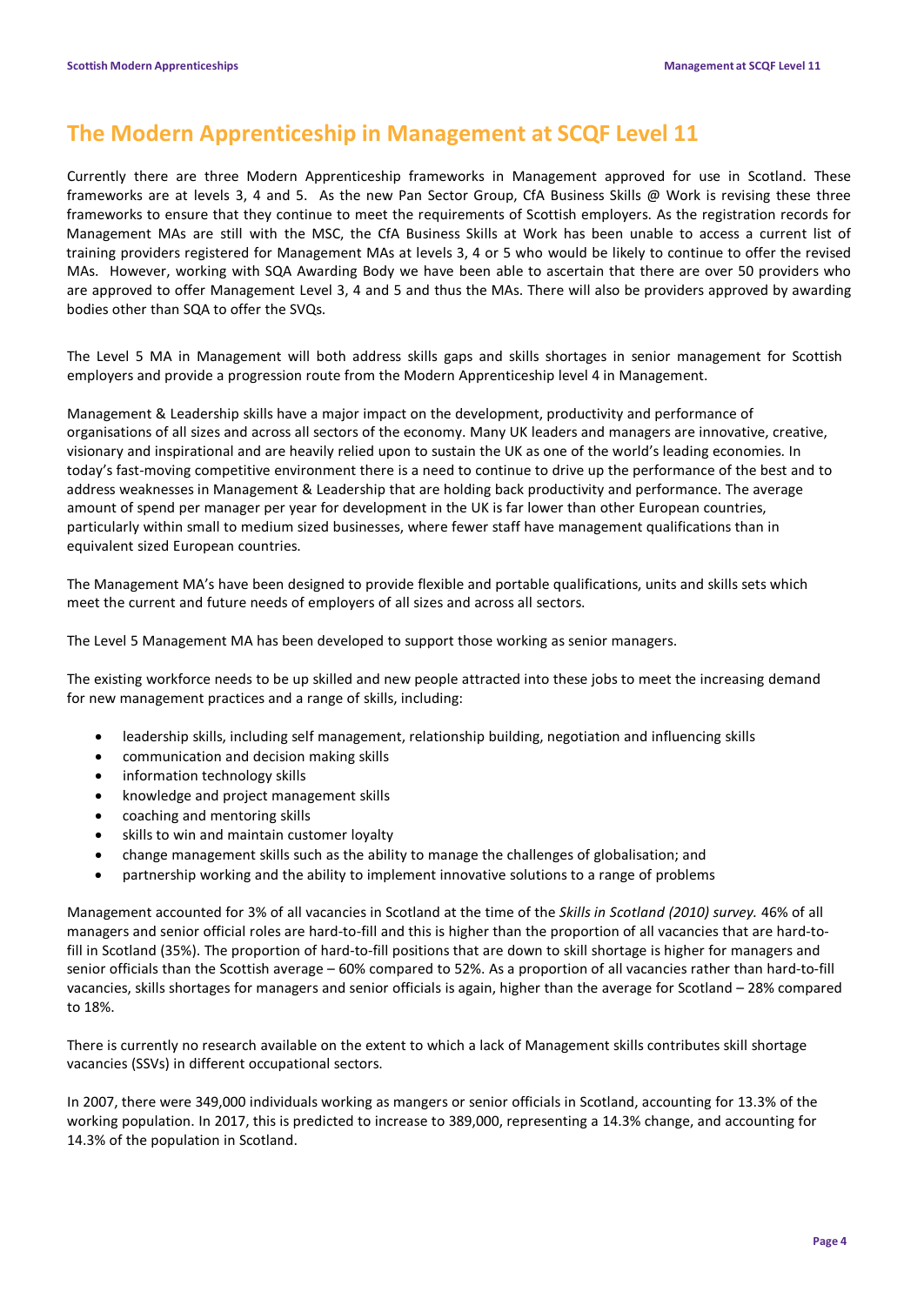|                                                          | <b>Total employment</b> |           |                            |                       |                        |
|----------------------------------------------------------|-------------------------|-----------|----------------------------|-----------------------|------------------------|
|                                                          | 2007                    | 2017      | <b>Expansion</b><br>demand | Replacement<br>demand | Job openings<br>(2017) |
| Managerial & senior officials                            | 349,000                 | 389,000   | 40.000                     | 122,000               | 162,000                |
| Managerial & senior officials<br>as % of all occupations | 13.3%                   | 14.3%     | 48.6%                      | 13.2%                 | 16.1%                  |
| All occupations                                          | 2,628,000               | 2,712,000 | 84.000                     | 922,000               | 1,006,000              |

#### Table 1: Projected total net demand for Managerial & senior officials in Scotland, 2007-2017

Source: Futureskills Scotland: Labour Market Projections 2007 to 2017 (2007) and The Scottish Government (2011) Skills in *Scotland 2010. Scottish Government. Social Research.4.1\**

The slight growth in the size of the managerial and senior official market combined with the replacement demand means that an extra 162,000 new entrants into the role will be needed by 2017. This it set to represent 16.1% of all job openings in Scotland.

In 2010, there were 247,000 individuals working in manger or senior official roles in Scotland, accounting for 10.6% of the working population, a 102,000 decrease from 2007.

In 2010, the skill gap rate for managers and senior officials' was

### 3%. Figure 1: Skills gap by occupation



**Source:** *The Scottish Government (2011) Skills in Scotland 2010. Scottish Government. Social Research.4.1*

It is anticipated that there will be continued growth in demand for many occupations which require high and medium level skills as well as for some which require lower skills.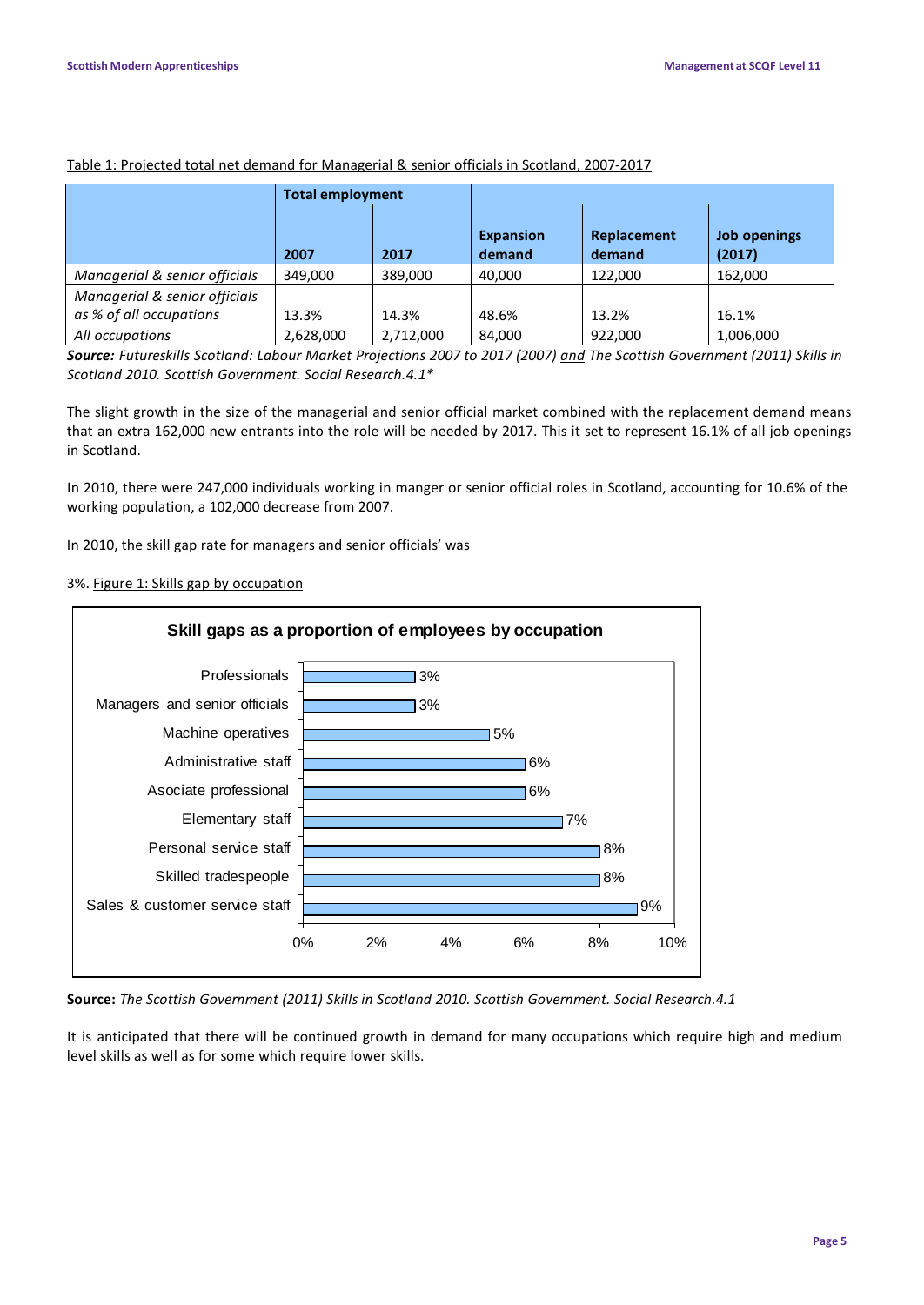#### Figure 2: past and likely future occupational structure



**Source:** *CEDEFOP: Skills supply and demand in Europe – medium term forecast up to 2020 (2010)*

Almost 40% of people who are currently employed in higher-level jobs such as management, professional work or technical work expect to experience increased demand over the next decade reaching just over 40.0%.

Managerial occupations are set to increase by 57.4% creating 20,000 new job openings by 2017. While this growth is not significant, it is predicted that job openings in management occupations will be amongst the greatest number of occupations which will be advertising for job roles in 2017.

Apprentices completing the Management level 4 MA may progress to Management Level 5. They may also move into further or higher education on a part- or full-time basis. Those who complete the Management MA frameworks at any level may also undertake professional body qualifications in management at appropriate levels, for example, certificates, diplomas and advanced diplomas from the Institute of Leadership and Management (ILM) or the Chartered Institute of Management.

In the consultation on the Management MA at level 3, 4 and 5, respondents agreed that there would be a continuing demand for a Level 3, 4 and 5 MA in Management. Take-up levels of the frameworks are expected to remain at or exceed existing levels, subject to the availability of funding particularly for over 25 year olds.

This level 5 Modern Apprenticeship provides one route for developing the skills of senior managers.

There is currently a healthy demand for the Modern Apprenticeship in Management at level 5. As the revision of the framework consists only of adjustments to some minimum core skill levels, the CfA Business Skills @ Work is confident that this level of demand will continue with the revised framework.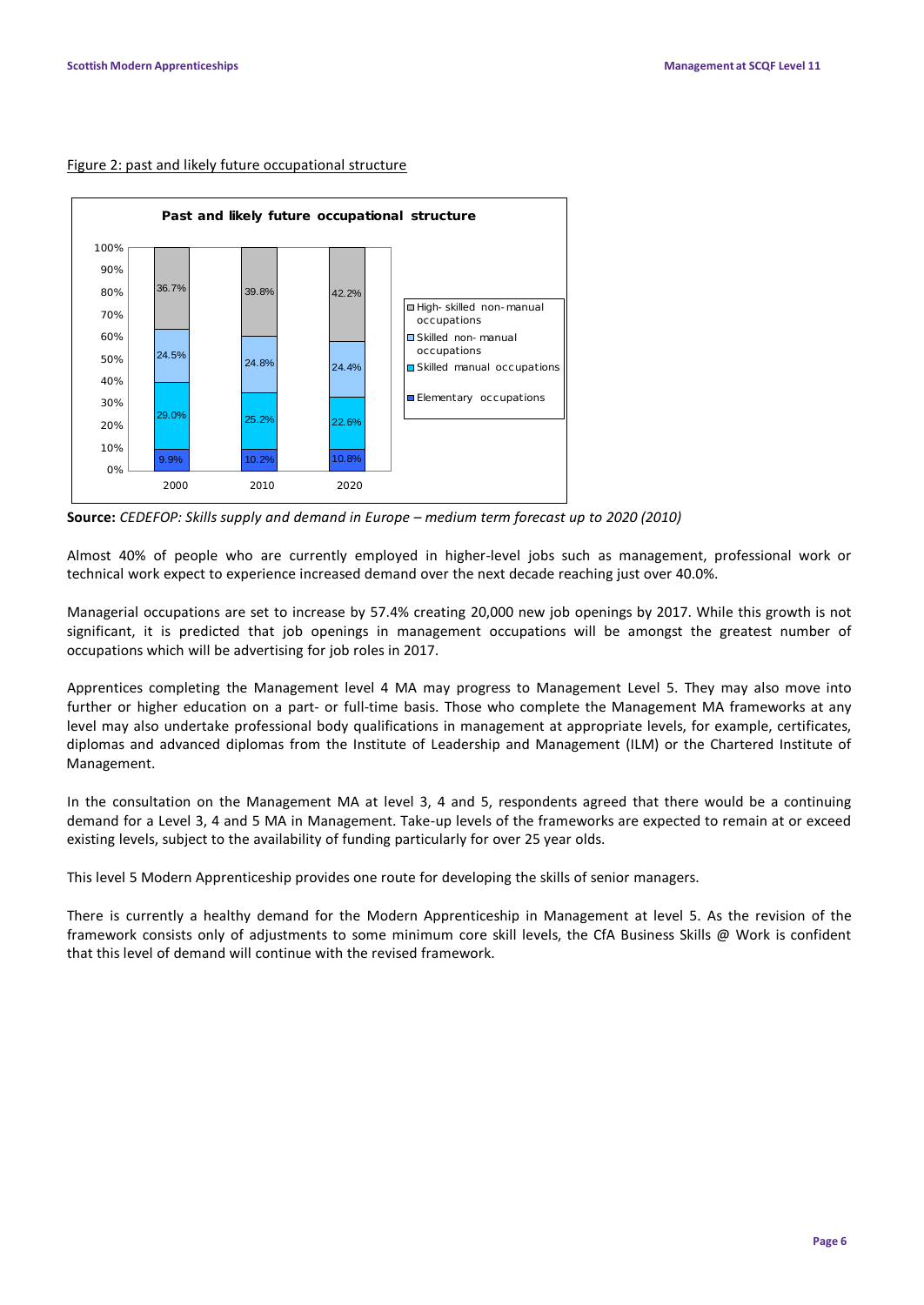## **Summary of Framework**

### **Diagram showing the contents of the Modern Apprenticeship in Management at SCQF Level 11**

### **Mandatory outcomes**

**S\NVQ or alternative competency based qualification** *The following SVQ must be achieved:* - SVQ in Management at SCQF level 11 (SQA/CMI) GM25 25 - SVQ 5 in Management at SCQF level 11 (CMI) GC6T 25

- SVQ 5 in Management at SCQF level 11 (City & Guilds) GC4X 25

### **Core Skills**

- Communication at SCQF 6
- Working With Others at SCQF 6
- Problem Solving at SCQF 6
- Information & Communication Technology at SCQF 5\*
- Numeracy at SCQF 6

\*ICT is required to be separately certificated.

### **Mandatory Enhancement**

### **Additional S\NVQ Units/Qualifications/Training**

ONE mandatory enhancement must be achieved.

This is either:

- One unit from an SVQ at Level 4 or above relevant to the apprentice's job role

OR

- One additional unit from a Management SVQ at Level 5.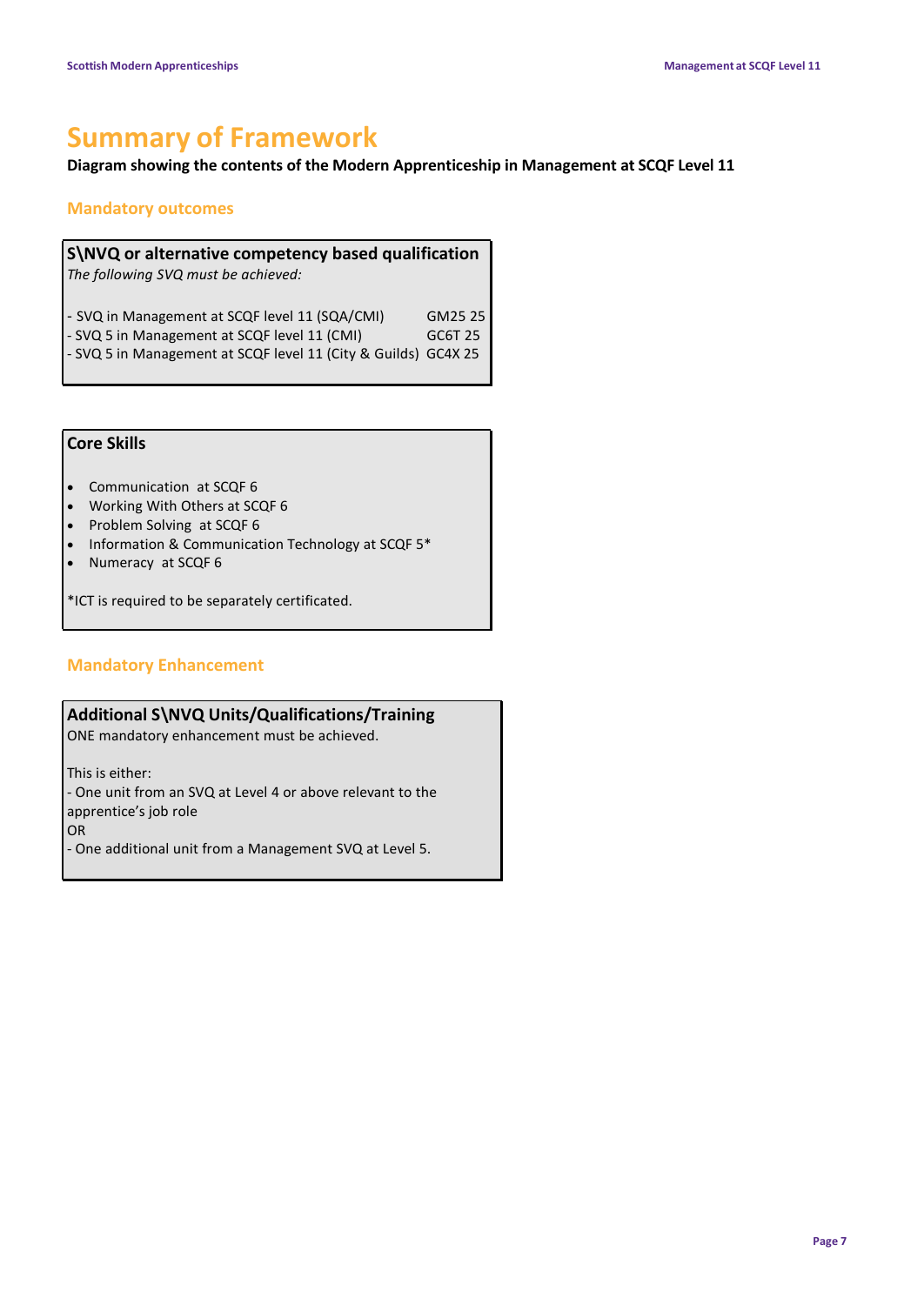## **The Framework**

The mandatory and optional content of the Modern Apprenticeship in Management at SCQF Level 11 is:

### **MandatoryOutcomes**

### **SVQ**

Each apprentice is required to achieve the following SVQ:

- SVQ in Management at SCQF level 11 (SQA/CMI) GM25 25
- SVQ 5 in Management at SCQF level 11 (CMI) GC6T 25
- SVQ 5 in Management at SCQF level 11 (City & Guilds) GC4X 25

Scottish Vocational Qualifications (SVQs) are work-based qualifications, which are based on National Occupational Standards of competence drawn up by representatives from each industry sector. SVQs are made up of units – normally between six and ten – which break a job down into separate functions reflecting the different kinds of activities of a job. SVQs are available at five levels – although most are at level 2 and level 3. When someone has achieved an SVQ, there is a guarantee that they have the skills and knowledge needed to do their job. All Scottish Modern Apprenticeships must contain a relevant SVQ or equivalent qualification.

### **Core Skills**

Each apprentice is required to achieve the following core skills:

- Communication at SCQF 6
- Information & Communication Technology at SCQF 5\*
- Numeracy at SCQF 6
- Problem Solving at SCQF 6
- Working With Others at SCQF 6

\*ICT is required to be separately certificated.

Reference numbers for the workplace core skills are shown in the table.

| Core skill             | <b>SCQF Level</b> | Reference Code |
|------------------------|-------------------|----------------|
| Communication          | 3                 | F42504         |
|                        | 4                 | F42604         |
|                        | 5                 | F42704         |
|                        | 6                 | F42804         |
| Information technology | 3                 | F42D04         |
|                        | 4                 | F42E04         |
|                        | 5                 | F42F04         |
|                        | 6                 | F42G04         |
| Numeracy               | 3                 | F42904         |
|                        | 4                 | F42A04         |
|                        | 5                 | F42B04         |
|                        | 6                 | F42C04         |
| Problem solving        | 3                 | F42H04         |
|                        | 4                 | F42J04         |
|                        | 5                 | F42K04         |
|                        | 6                 | F42L04         |
| Working with others    | 3                 | F42M04         |
|                        | 4                 | F42N04         |
|                        | 5                 | F42P04         |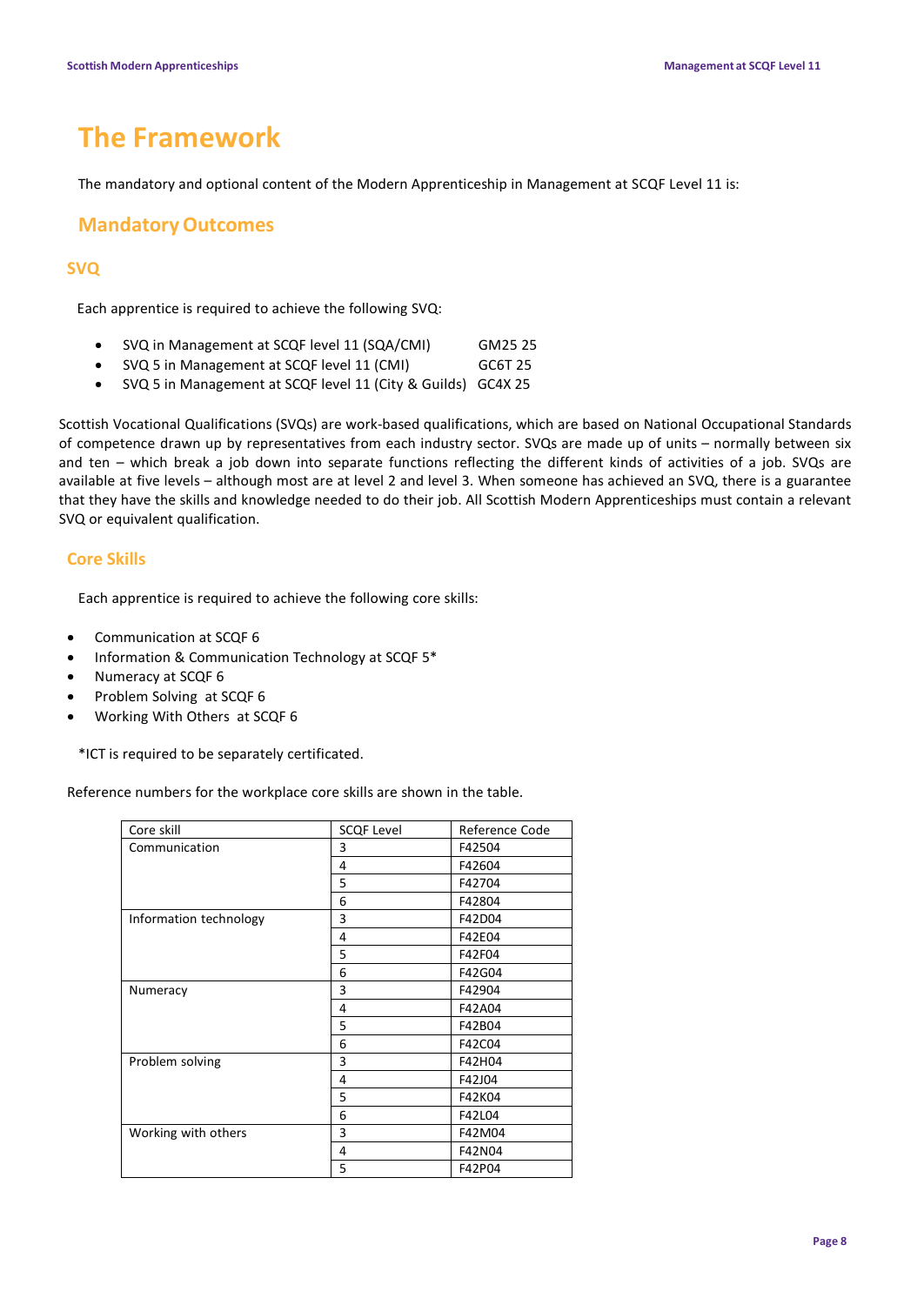|--|--|--|--|

Core Skills are skills and abilities which everyone needs in their work. This is true for every job in every workplace. Core Skills also feature in National Qualifications such as Standard Grades and Highers and from the year 2000, Scottish candidates have been issued with a Core Skills profile on their Scottish Qualifications Certificate. Candidates who have already been certificated as achieving Core Skills at the levels given above – either in the workplace or at school or college - do not need to repeat these Core Skills as part of the Modern Apprenticeship Framework.

### **Enhancement**

ONE mandatory enhancement must be achieved.

This is either:

• One unit from an SVQ at Level 4 or above relevant to the apprentice's job role OR

• One additional unit from a Management SVQ at Level 5.

### **Registration and certification**

This Scottish Modern Apprenticeship is managed by Skills CFA. The SSO is the first point of contact in Scotland for any enquiries in relation to the Framework. Contact details:

> Skills CFA Unit 110, Print Rooms 164-180 Union Street London SE1 0LH [info@skillscfa.org](mailto:info@skillscfa.org)

The SSO will register all Scottish Modern Apprentices undertaking this Framework. **All Modern Apprentices must be registered with the SSO within 8 weeks of starting their apprenticeship.** Registration can be made by completing the Sample Training Plan and Sample Training Agreement in Appendix 3 and sending these to the above address or completing the online registration system (MA Online, www.maonline.org.uk). In the case of MAs which receive funding it is acceptable for the Skills Development Scotland Training Plan to be used on the condition that it includes all relevant information as set out in the MA Training Plan.

The SSO will issue a Modern Apprenticeship Certificate of Completion to those Modern Apprentices who have completed the mandatory outcomes of the Framework. Before a certificate is issued, training providers must submit evidence to the SSO that the mandatory outcomes have been achieved. This will normally be in the form of photocopies of certificates from awarding bodies.

Requests for registration and certification should be made to the SSO at the address above.

#### **SSO Service level**

The SSO undertakes to confirm the registration of candidates in writing within 8 weeks of receipt of the relevant Training Plan and Training Agreement. Each candidate will be issued with a unique registration number.

The SSO also undertakes to issue Certificates of Completion within 4 weeks of receipt of the appropriate evidence that a candidate has completed the outcomes as stated in the Training Plan.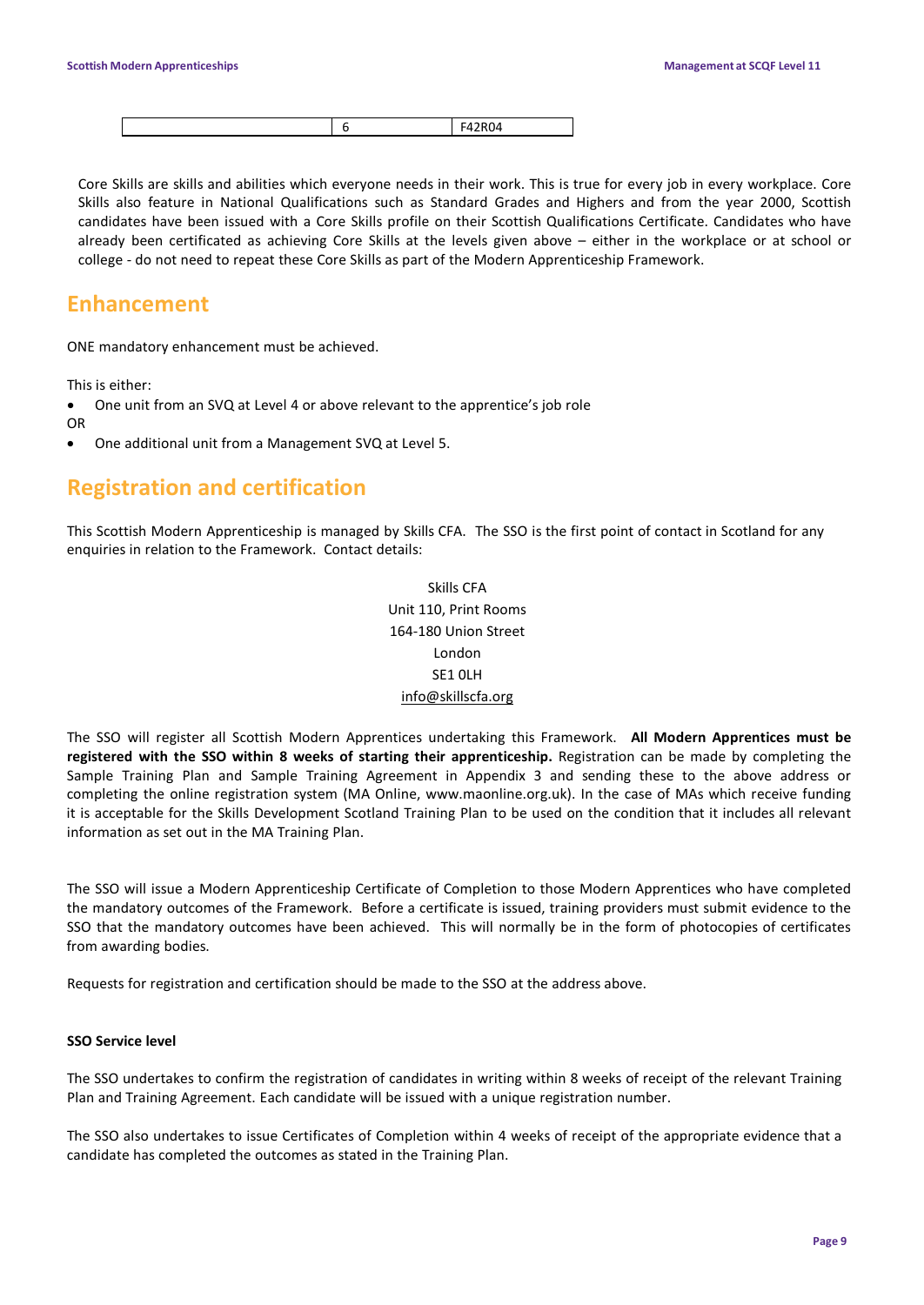### **Recruitment and selection**

The recruitment and selection of Modern Apprentices is primarily the responsibility of the employer. However, the following guidance is given:

- Employees may enter a Modern Apprenticeship from the age of 16. There is no upper age limit.
- The Modern Apprenticeship is designed to attract high quality people to the industry. Achievement of academic qualifications is one way of assessing the suitability of applicants. However it should be stressed that no persons should be deterred from applying for a Modern Apprenticeship because of a lack of formal educational qualifications. As well as traditional qualifications such as Standard Grades, Intermediate Grades and Highers, employers should also be aware of newer vocational qualifications or vocational activity undertaken outwith an academic institutions, such as volunteering activity. Apprentices already employed in the logistics sector may already have achieved an SVQ.
- The following factors may also influence the selection process:
	- performance during a formal interview process
	- references
	- relevant work experience
	- trial observation period.
- Employers should be aware of the nature, relevance and quality of foreign qualifications and make appropriate allowances concerning entry requirements.
- In order to promote and maintain the high status of the Modern Apprenticeship within the industry all literature distributed for recruitment purposes should emphasise the high standards of achievement expected of the candidate.
- Employers may wish to contact the SSO for advice and guidance on recruitment and selection.

### **Equal opportunities**

Modern Apprenticeships should ensure that there is equality of opportunity for all and any barriers (real or perceived) are addressed to support anyone seeking to enter employment to undertake the Modern Apprenticeship.

All MAs supported by Skills Development Scotland must conform to any contractual requirements on equal opportunities. All employers of Modern Apprentices should have an Equal Opportunities policy statement.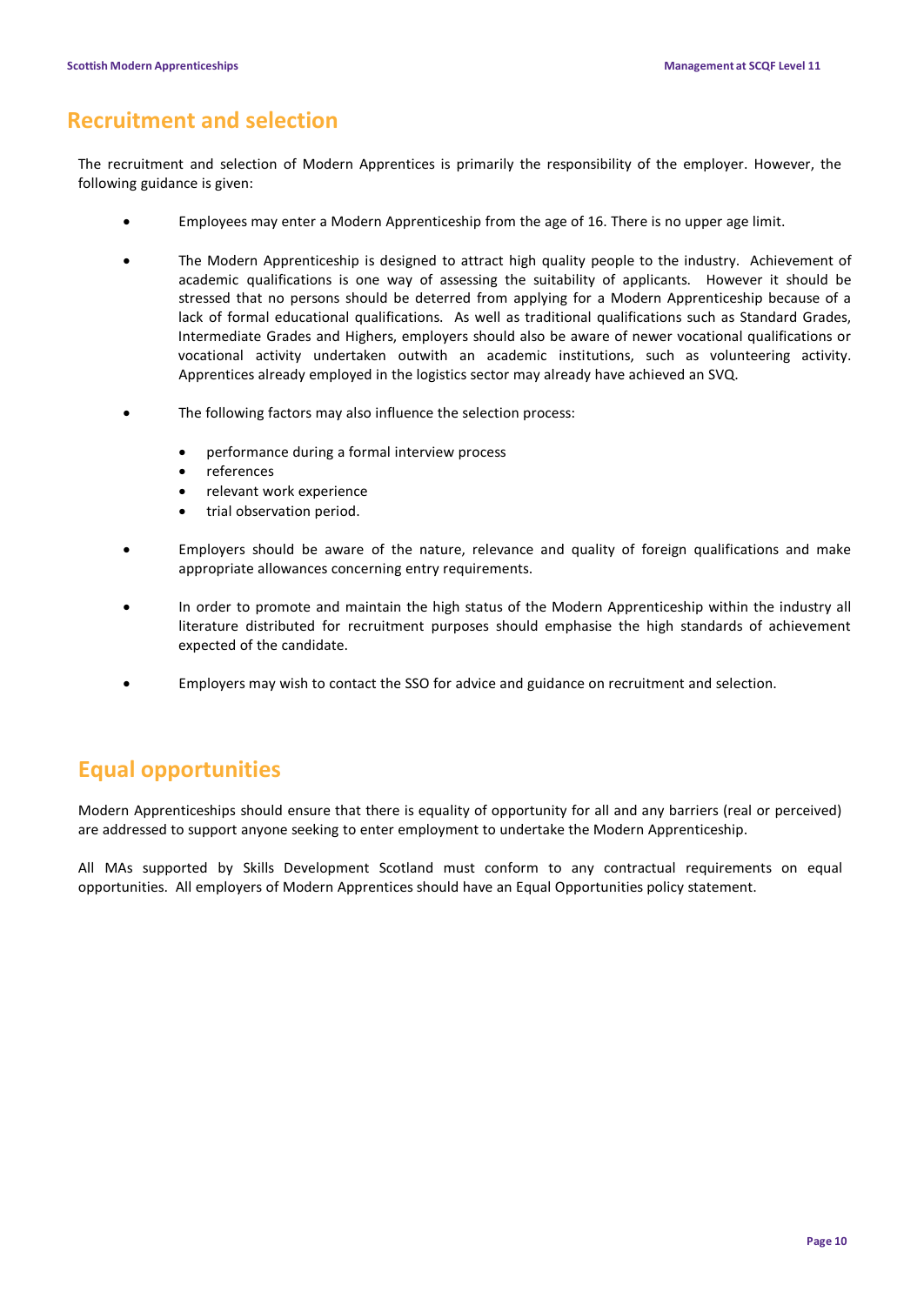### **Health and Safety**

All aspects of health and safety at work must be recognised within the delivery of this Modern Apprenticeship Framework and all statutory requirements be adhered to.

It is a key aspect of the induction period of the Modern Apprenticeship that apprentices are fully informed both of the regulations and that they and their employers are bound by these regulations. Modern Apprentices should be made aware of their rights and duties with regard to health and safety.

All Modern Apprentices supported by Skills Development Scotland will be required to satisfy the adequacy of SDS's Health and Safety policy and systems.

### **Contracts**

The following three contracts are essential to the successful outcome of the Modern Apprenticeship programme:

- 1 Contract of employment signed by the employer and the Modern Apprentice.
- 2 SSO Training Agreement this agreement outlines the basis of the modern apprenticeship, refers to the contract of employment and includes Health and Safety responsibilities.
- 3 SSO Training Plan this plan outlines the selected outcomes and the expected duration of the apprenticeship. In cases where funding is offered by a SDS area office, the SDS Training Plan will be sufficient on condition that it contains all relevant information as set out in the MA Training Plan at Appendix 2. Training Plans may be modified to reflect changing circumstances, however it is essential that the SSO is notified of any changes.

### **Employment status of Modern Apprentices**

It is important that the sector offers genuine employment and career prospects to those people it wishes to attract through Modern Apprenticeships. Accordingly**, all apprentices must be employed for the duration of the apprenticeship.**

### **Terms and conditions of employment**

In order to compete with other sectors offering Modern Apprenticeships, attractive packages will need to be developed by employers in the sector. The terms and conditions of employment for individual Modern Apprentices will be agreed between the employer and the apprentice and should form the contract of employment.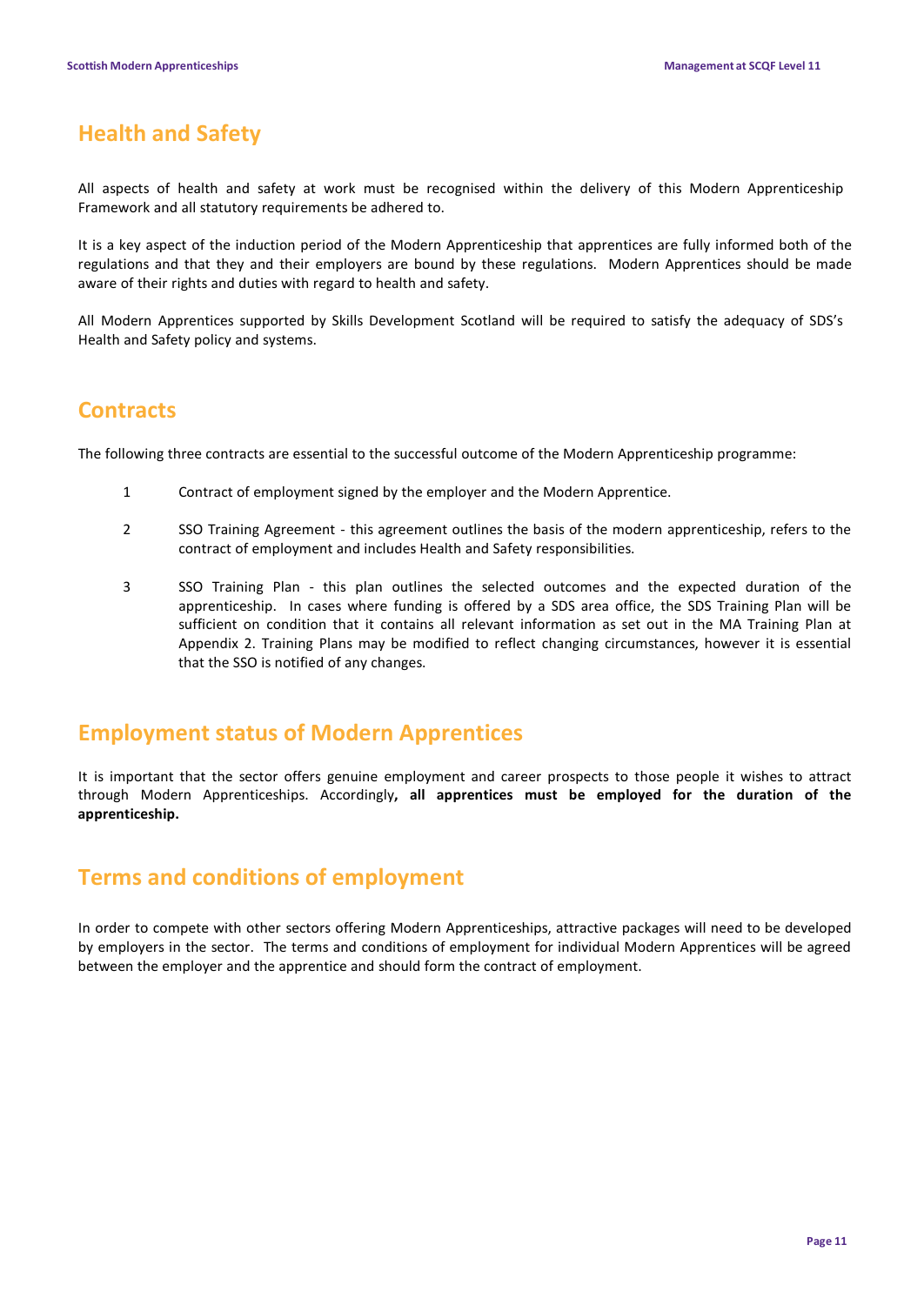### **Training and development**

### **Delivery**

Training delivery can take many forms under the Modern Apprenticeship system. Some organisations may become approved SVQ Assessment Centres; others may join a consortium or use peripatetic assessors. Some large employers will be able to complete all the training and development in-house, but most employers will find that some of the training and development will have to take place away from the normal workplace. In particular the underpinning knowledge requirements are often more suited to delivery by outside training providers which might include:

- private training organisations
- colleges / universities
- other employers

Such knowledge could be delivered through training courses or through open/distance learning packages.

The option of sharing training and assessment resources amongst a cluster of employers (or across the divisions of a larger employer) will be particularly appealing to those firms which do not have the resources to provide all of the training and development. Assessment can be provided by these bodies, but the assessors and the training centre must be approved by the awarding bodies for the SVQ and Core Skills where appropriate.

As the registration records for Management MAs are still with the MSC, the CfA Business Skills at Work has been unable to access a current list of training providers registered for Management MAs at levels 3, 4. However, working with SQA Awarding Body we have been able to access the following list of providers who are approved to offer Management Level 3,4 and 5 and thus the MAs. It should be noted that many of these providers attended the CfA's consultation workshops on the Modern Apprenticeship.

- Aberdeen & Grampian Chamber of Commerce
- Aberdeenshire Centre for SVQs
- Alistair M Martin Associates
- Angus College
- Angus Council
- Ardlin Training
- Ayr College
- B C Consultants Ltd
- Carnegie College
- Competence Based Training Ltd
- Cornerstone Community Care
- Crawley Consultants
- Dawes Training Consultancy
- Dumfries & Galloway College
- Dumfries & Galloway Council Corporate Development Unit
- First 4 Skills
- Forte Business Consultants Ltd
- Forth Valley College
- Glasgow Council for the Voluntary Sector
- GMD Community Services
- **HIMATS**
- Innovative Training Practices
- Jackson Mills Associates Ltd
- Kilmarnock College
- Kingdom Homes Ltd
- Knowledge Able Solutions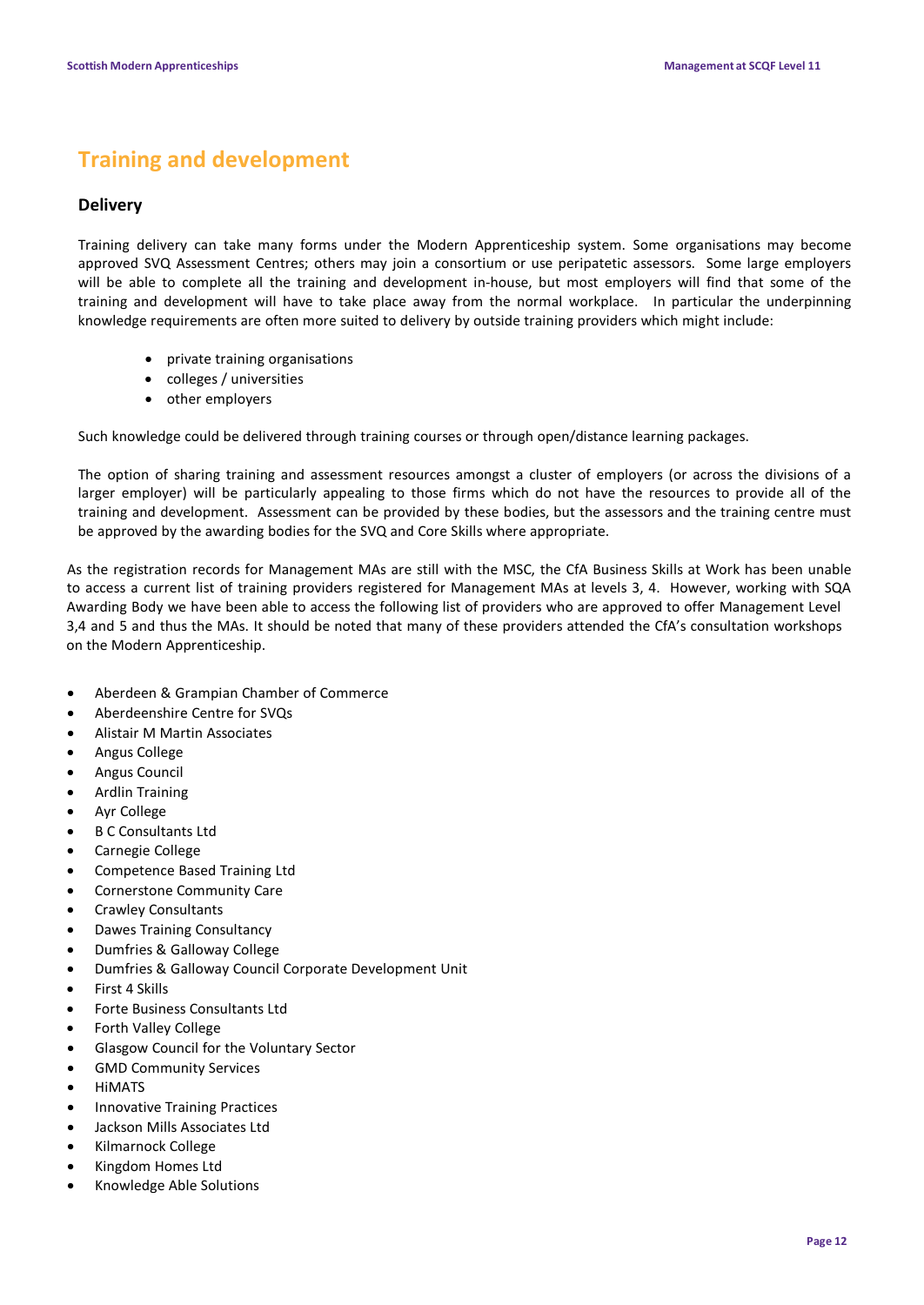- Knowledge Masters
- Kwikfit Insurance
- Maggie Braid Associates Ltd
- MGT Training Ltd
- MI Technologies
- Minerva People Ltd
- NHS Argyll & Clyde
- NHS Ayrshire and Arran
- NHS Dumfries & Galloway
- NHS Greater Glasgow & Clyde SVQ Centre
- Oaks Training & Development Ltd
- Peak Business developments
- Perth & Kinross Council Social Work
- Quest (Scotland) Ltd
- R T Resources Ltd
- Rewards Training & Recruitment Consultancy (Scotland)
- Scottish Rugby Union
- Sports Academy of Scotland Ltd
- Strathearn Training
- The Tell Organisation
- Training Matters (Scotland) Ltd
- VQ Insight
- West Lothian College
- XL Training
- YouTrain Ltd

There will also be providers approved by awarding bodies other than SQA to offer the SVQs.

### **The SSO training plan**

The plan is required to identify:

- 1 The selected Framework outcomes, specifying whether or not separate certification of the Core Skills is being sought.
- 2 A summary of the Modern Apprentices accredited prior learning
- 3 A timetable for achievement of the selected Framework outcomes, linked to regular progress reviews.

The Training Plan should take into account any relevant previous training and development, education or work experience. Not all Modern Apprentices need have different plans, but many will vary. Moreover as reviews take place and circumstances change so the plan itself can be modified.

However any changes must:

- be subject to the quality provisions of Skills Development Scotland (if the MA is being financially supported)
- comply with the stipulations of this Framework
- meet the needs of the employer and apprentice.

A sample Training Plan is provided at Appendix 3 of this document, however, for those Modern Apprentices funded by SDS area office it is sufficient to submit the Skills Development Scotland Training Plan on condition that it covers the same information required in the MA Training Plan.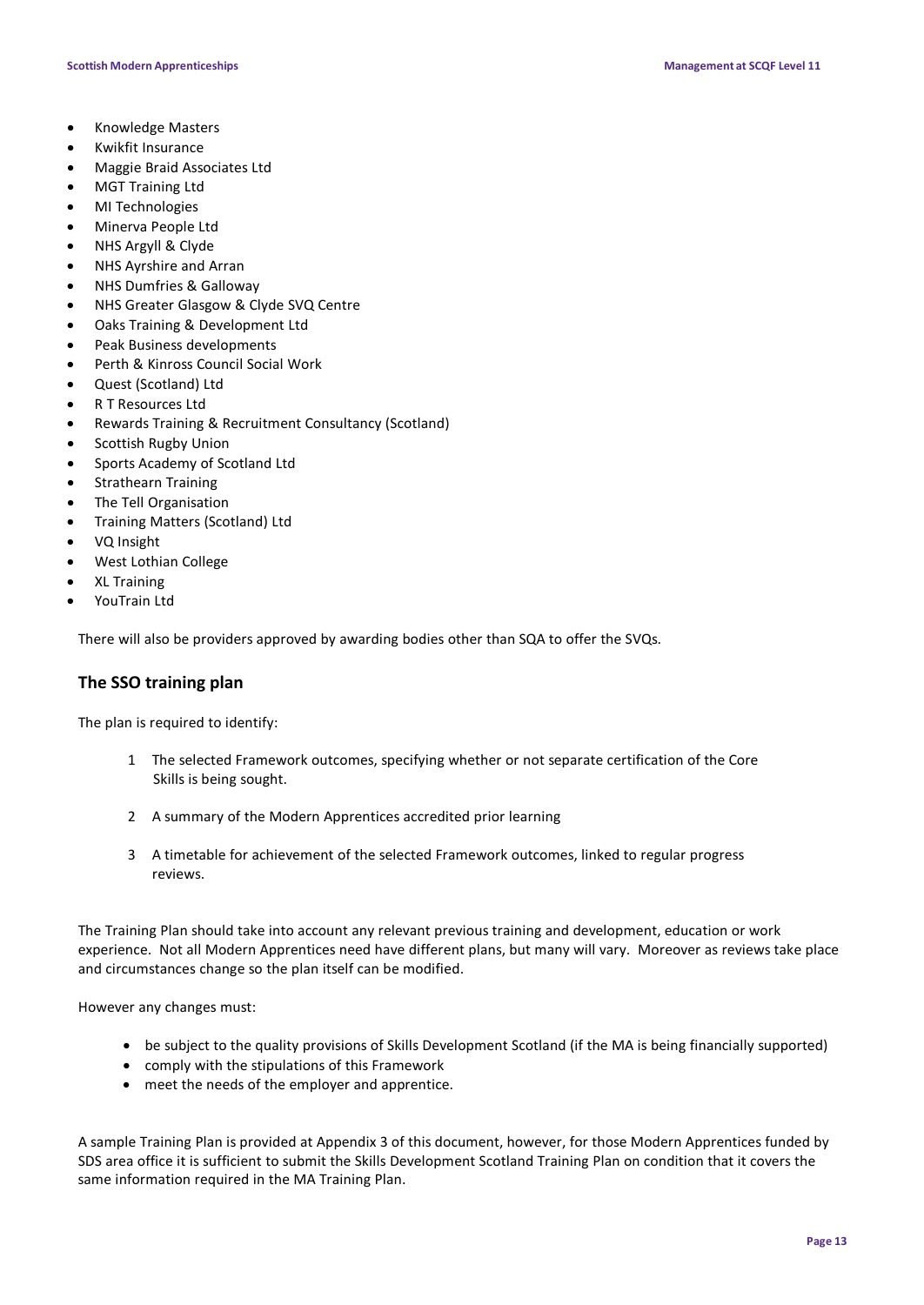### **Consultation Process**

In November and December 2010 the CfA Business Skills @ Work carried out a market survey to identify the demand for a Management Modern Apprenticeships at Level 5. A total of 40 responses were collected, 25 of which were from organisations currently delivering Management MAs.

Responses were received from the following organisations:

- Aberdeenshire Council
- Angel Training
- David Preece Training & Consultancy
- EDI
- GCVS
- Glasgow City Council
- Innovative Training Practices
- James Watt College
- JHP Training
- Mainstream Training LTD
- Minerva People Ltd
- Muir Slicer Associates Ltd
- NHS Ayrshire & Arran
- NHS Dumfries and Galloway
- NHS Education for Scotland
- NHS Greater Glasgow & Clyde
- NHS Highland
- NHS Lothian
- On Track Training
- Perth College
- Polaris Learning
- Quest (Scotland) Ltd
- Reid Kerr College
- Rewards Training
- Scottish Rugby
- Sir Charles Parsons School and Science College
- Skills Team Ltd
- SQA
- Standard Life
- The Disabilities Trust
- The Tell Organisation
- Training Matters
- West Lothian College
- XL Training.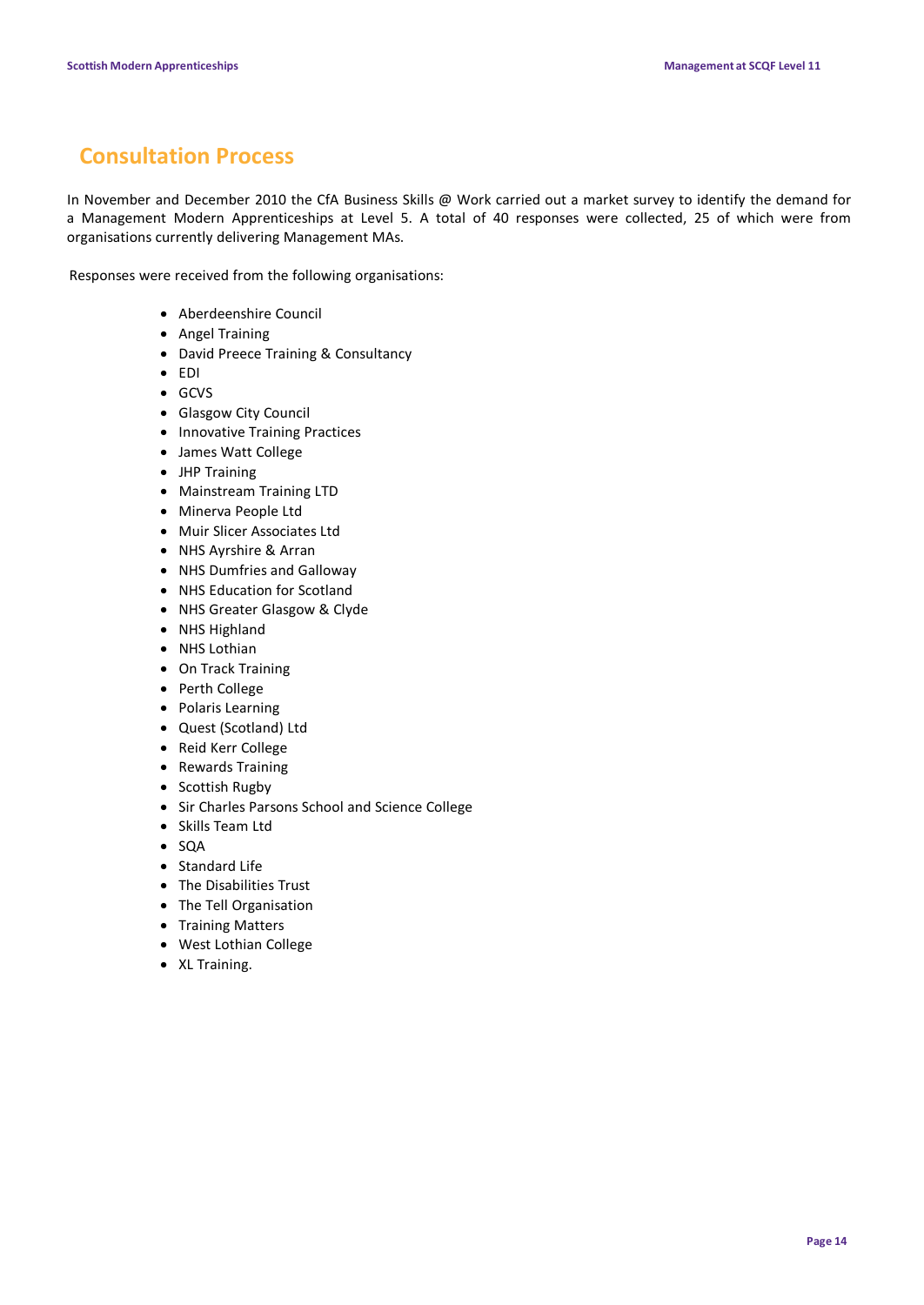The breakdown of responses over the types of organisations was:

- Training Providers (46.4%)
- Colleges (16.1%)
- Public sector employers (16.1%)
- Government bodies or agencies (8.9%)
- Private sector employers (7.1%)
- Third sector employers (3.6%)
- Awarding body (1.8%)

Respondents to the survey had a total of 677 apprentices for Management Levels 3, 4 or 5 currently registered and in training across 25 training organisations (February 2011). This means that this consultation had responses from organisations already committed to MA in the Management sector.

A total of 191 employers are currently registered across 18 training providers who responded to the survey. The majority of employers are registered with private training organisations.

### Outcome of Consultation

High levels of agreement on the content of the apprenticeship were found through the consultation.

### **Core Skills**

Respondents were asked to indicate which level of core skill was suitable for the Management Level 5 framework. A total of 18 organisations responded. The table summarises their responses. The majority felt that SCQF 6 was the appropriate level for the core skills of Communication, Problem Solving and Working with Others but opinions were divided as to whether SCQF 5 or SCQF 6 was the most appropriate level for Numeracy and ICT. Accordingly the CfA decided that the MAG recommendation of SCQF 6 for all core skills in a Level 5 MA framework should be followed, except for ICT at level 5.

|                     | SCQF <sub>3</sub> | <b>SCQF4</b> | SCQF <sub>5</sub> | SCQF <sub>6</sub> |
|---------------------|-------------------|--------------|-------------------|-------------------|
| Communication       |                   | 0            | 6                 | 11                |
| Numeracy            | 3                 |              |                   | 6                 |
| ICT                 | 4                 | 3            |                   | 6                 |
| Problem Solving     |                   |              | 6                 | 10                |
| Working with Others |                   | 0            |                   | 12                |

#### **Mandatory Enhancements**

Respondents were asked whether there should be any changes to the mandatory enhancements in the Management Level 5 framework. A clear majority of the 24 respondents wished to see no change.

| Remove       | Keep existing | Change existing |
|--------------|---------------|-----------------|
| mandatory    | mandatory     | mandatory       |
| enhancements | enhancements  | enhancements    |
|              |               |                 |
|              | 15            |                 |

The CfA Business Skills @ Work has therefore retained the existing enhancement profile.

The CfA organised a workshop in Glasgow on 30 September 2010 to gauge employers' and providers' views on the revised Team Leading SVQ and the proposed content of the Team Leading Level 2 Modern Apprenticeship. This workshop was well attended, with a total of 46 attendees from 35 organisations. The organisations represented are listed below: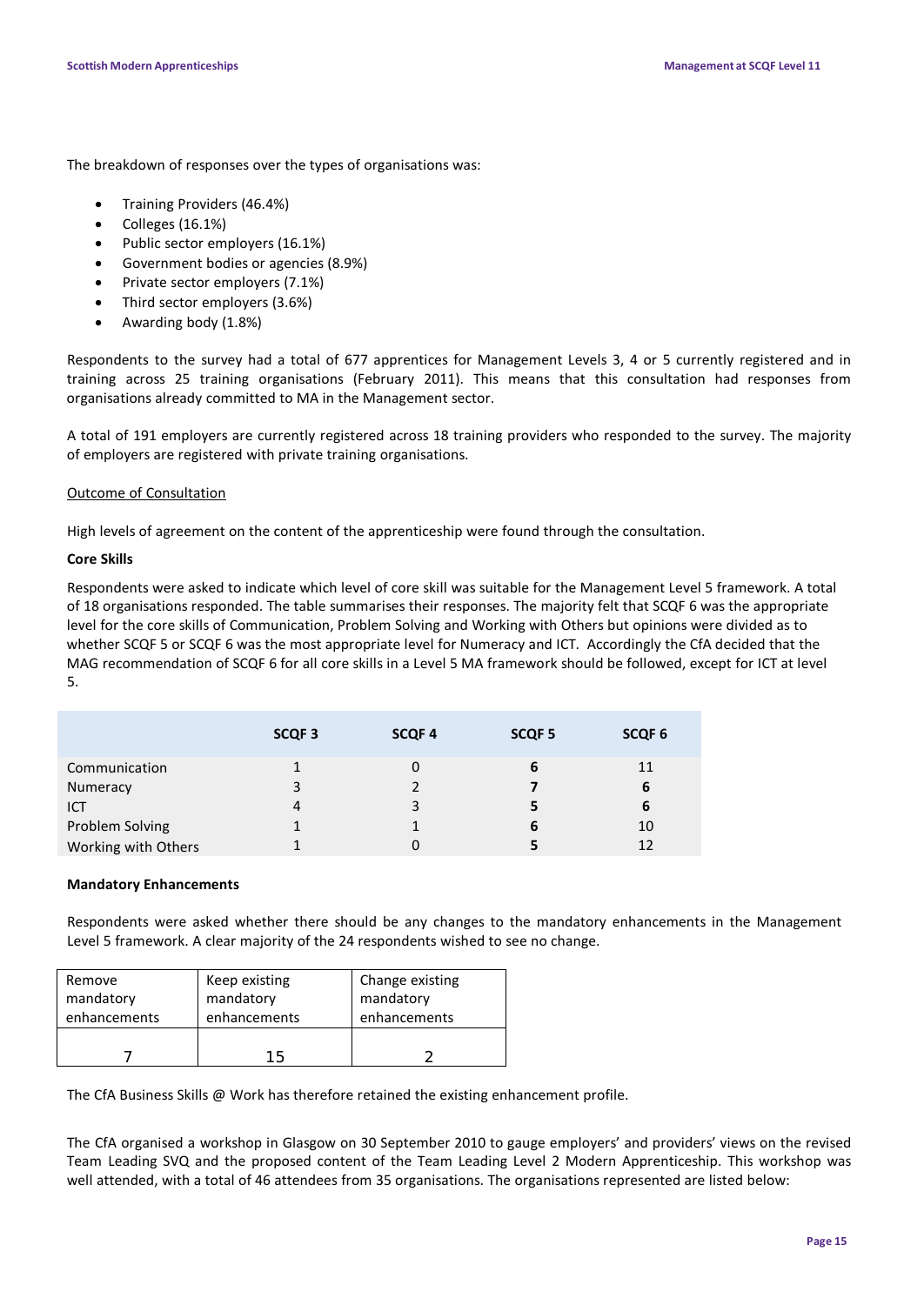- Aberdeen and Grampian Chamber of Commerce
- Angel Training
- Angus College
- Caledonia Professional Development (CPD) Ltd
- Clackmannanshire Training and Learning Centre
- CMI
- Cornerstone
- Crawley Consultants
- DM Training Consultants Ltd
- Doosan Babcock
- DWP
- Edexcel
- EDI
- Elmwood College
- Forte Business
- Forth Valley College
- Glasgow Council for the Voluntary Sector
- GMD Community Services
- ILM
- Innovative Training Practices
- Jackson Mills
- JHP Training
- Kingdom Homes
- Maggie Braid Associates
- Microcom Training
- Minerva People Ltd
- Motherwell College
- Muir Slicer Associates Ltd
- **New Horizons**
- NHS Ayrshire & Arran
- NHS Greater Glasgow & Clyde SVQ Centre
- Perth College/UHI
- Reid Kerr College
- Rewards Training Recruitment Consultancy
- Rhino Training
- **RT Resources**
- Scottish Rugby
- SQA Accreditation
- SQA Awarding Body
- Strathearn Training
- Total Management Training Ltd Training Matters
- 

At this workshop the attendees agreed that there would be a continuing demand for Level 3,4 and 5 Modern Apprenticeships in Management and that their content should be the SVQ in Management at level 3/4/5, the five core skills (separately certificated only if a core skill was not embedded in the SVQ) and one enhancement, with the enhancement profile similar to the existing Management MAs.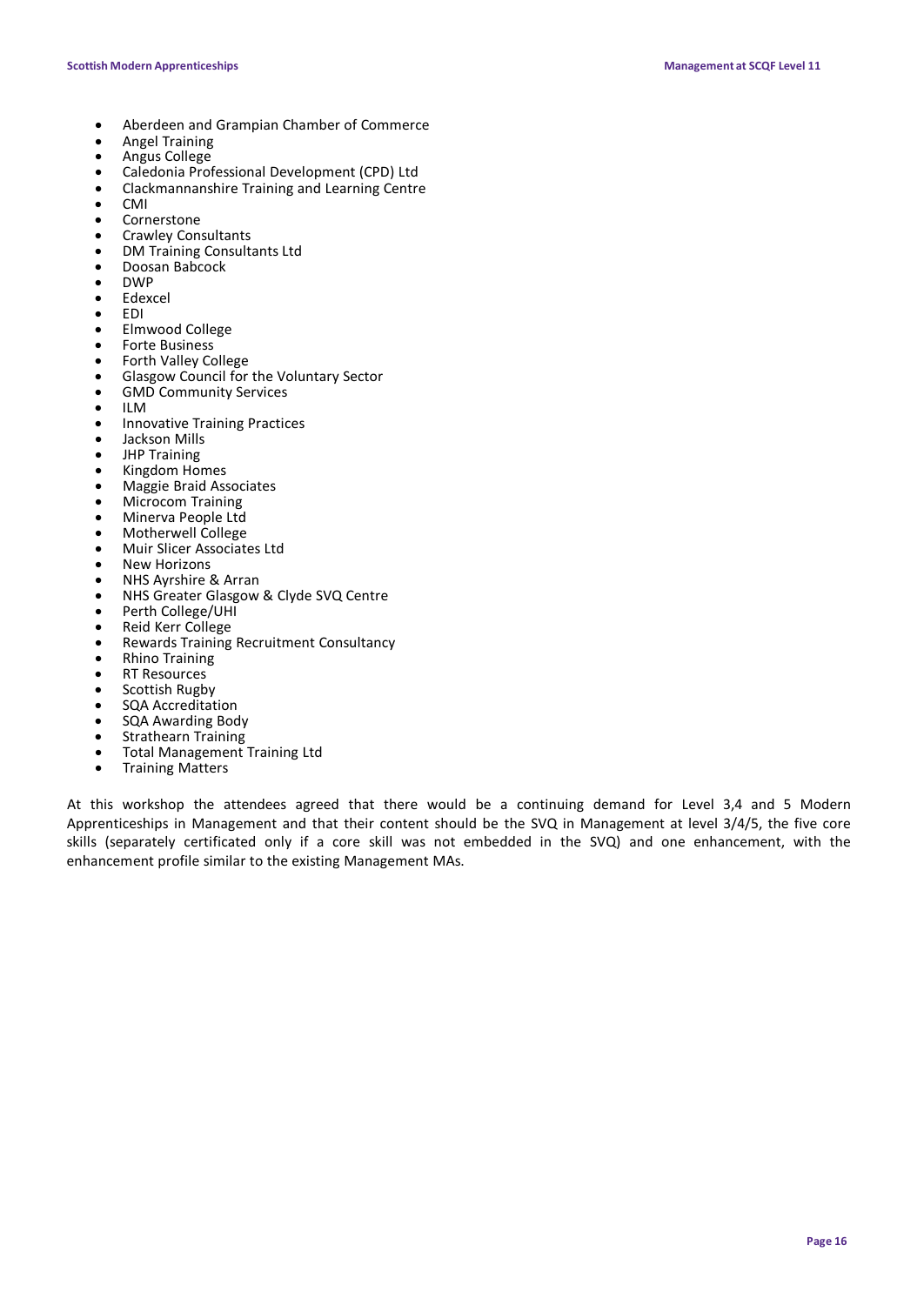### **Career progression**

Career opportunities for management apprentices vary. The range and scope of jobs within management are wide and varied, with job titles varying from sector to sector. Management modern apprentices are likely to be working in all sectors in Scotland. Following the completion of the Modern Apprenticeship, candidates should be able to achieve positions such as:

- Director
- General Manager
- Executive Manager

Apprentices may progress from Management Level 5 to Management Level 5 into higher education on a part- or fulltime basis. Those who complete the Management MA frameworks at any level may also undertake professional body qualifications in management at appropriate levels, for example, certificates, diplomas and advanced diplomas from the Institute of Leadership and Management (ILM) or the Chartered Institute of Management.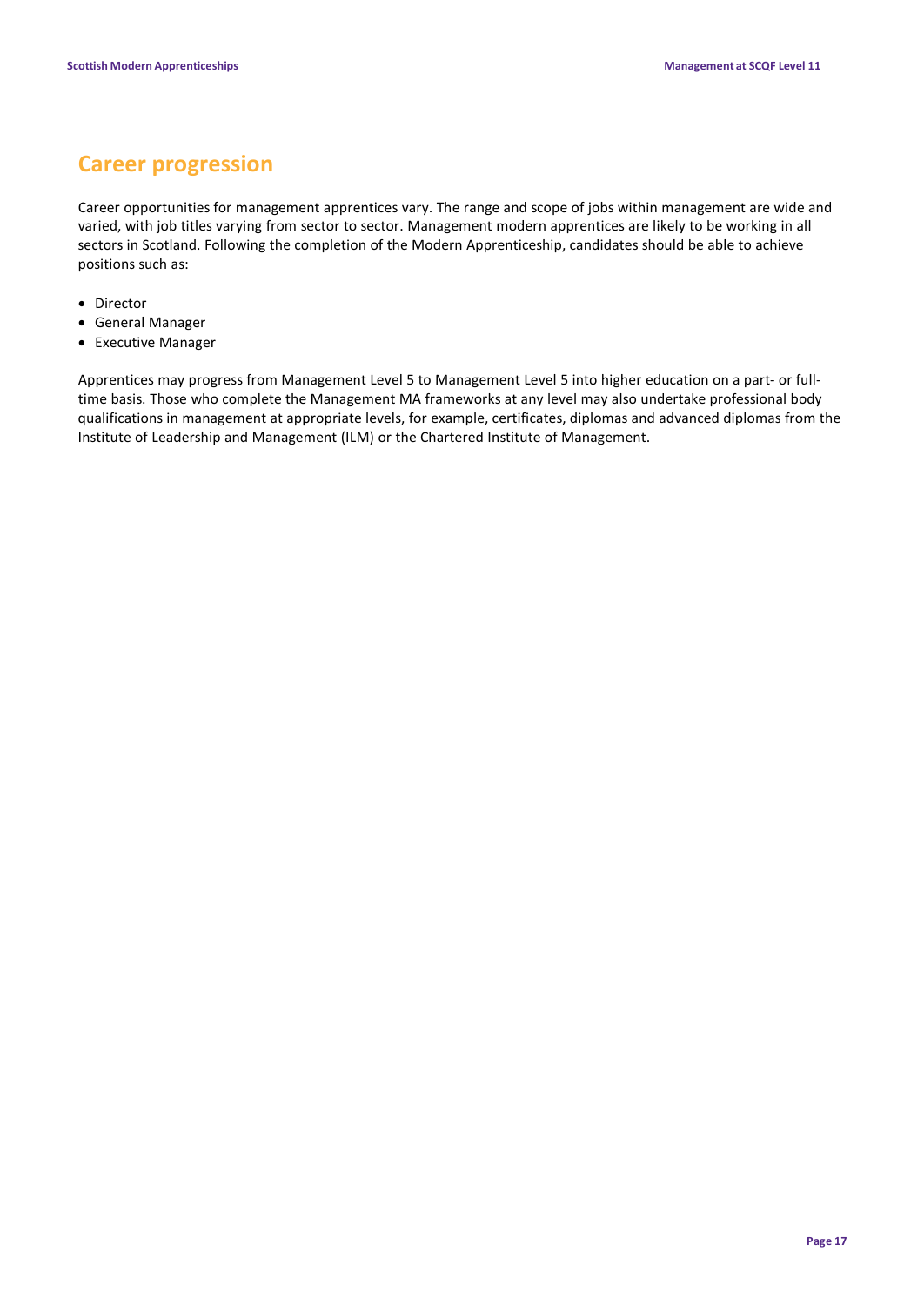## **Appendices**

### **APPENDIX 1**

### **Stakeholder Responsibilities**

Many organisations and individuals share the responsibility for ensuring that the Modern Apprenticeship programme is implemented to the highest possible standard. They include:

- Awarding Bodies
- Employers
- Modern Apprentices
- Modern Apprenticeship Group (MAG)
- Sector Skills Councils/Standard Setting Organisations (SSCs/SSOs)
- Skills Development Scotland
- Training Providers

### **Role of the Sector Skills Councils/Standard Setting Organisations (SSCs/SSOs)**

SSCs/SSOs are responsible for developing Modern Apprenticeship Frameworks and are required to work with employers in their sectors to ensure that all Frameworks meet the needs of employers in their sectors.

For details on your sector's SSC visi[t www.SSCalliance.org.uk](http://www.sscalliance.org.uk/)

### **Role of Skills Development Scotland**

MA frameworks are used by employers as part of their workforce development to train new employees and up-skill existing members of staff. They can be (and often are) used regardless of whether financial support is available from the delivery body who currently provides a 'contribution' towards the cost of delivery. However, only approved MA Frameworks will be eligible for funding support from Skills Development Scotland who should be contacted to establish the availability and level of support for each MA Framework.

Further information is available from [www.modernapprenticeships.com](http://www.modernapprenticeships.com/)

Skills Development Scotland, under the Careers Scotland brand, provides advice and guidance to individuals on the range of Modern Apprenticeships and training providers available. Individuals are signposted to opportunity providers who offer training in the vocational areas of interest.

Responsibilities include:

- Supporting the Modern Apprentice with ongoing Career Planning advice
- Signposting candidates to suitable vacancies
- Promoting the Modern Apprenticeship route on Career Scotland branded website
- Facilitating recruitment events that bring together jobseekers and opportunity providers

#### **Role of the Awarding Bodies**

A significant proportion of the Modern Apprenticeship is based on the assessment of the apprentice against SVQs or SVQ units. These qualifications are accredited by the SQA Accreditation Regulator and are offered by Awarding Bodies.

It is the responsibility of the Awarding Bodies to ensure that centres are approved, that assessors and verifiers are suitably qualified, trained and monitored, and that all of the assessment criteria of the SVQs and SVQ units are fully met.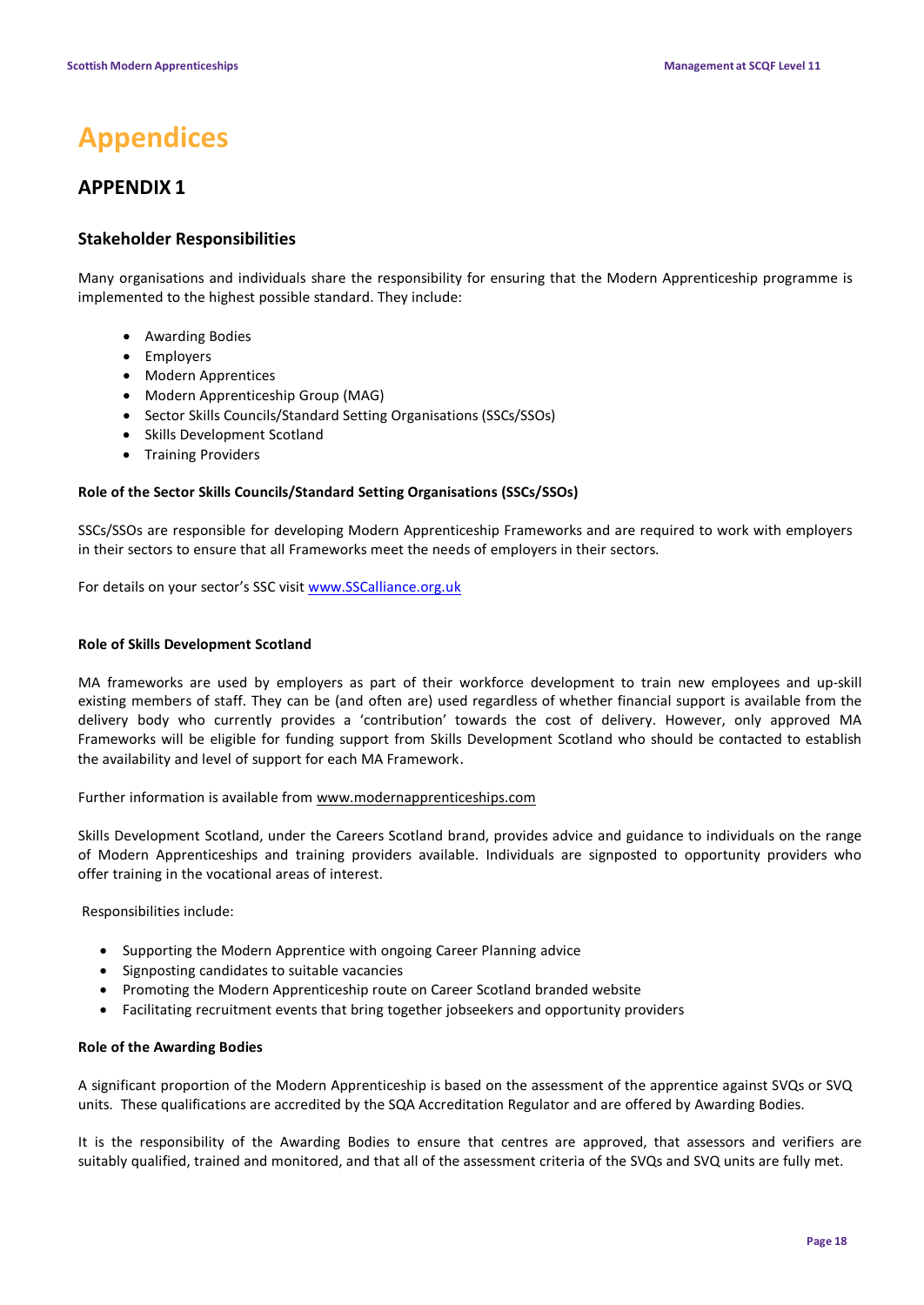### **Role of the Training Provider**

The role of the training provider is important to the success of the Modern Apprenticeship. A training provider can be a further education college, a private or voluntary training company or in some cases the employer themselves or employer partnerships.

#### **Training Providers are responsible for:**

- Confirming an appropriate MA programme for candidates
- Agreeing the training needs of the candidates
- Agreeing roles and responsibilities for on the job training
- Agreeing where off the job training will be required and defining roles and responsibilities for this with relevant parties
- Ensuring trainee/candidate has access to the best quality training opportunities available
- Ensuring that the Modern Apprentices and employers fully understand the principles and processes of competence-based assessment
- Registering of MA candidates with the relevant SSO (and Skills Development Scotland if appropriate).
- Compiling and agreeing assessment schedules/assessment plans
- Judging performance evidence
- Completing assessment records
- Reviewing candidates progress at regular intervals
- Submitting records and evidence for moderation
- Advising the Modern Apprentice who to approach for support, advice, encouragement and in case of complaint

### **Role of Modern Apprenticeship Group (MAG)**

MAG is an independent group drawn from key stakeholders involved in the management and delivery of the Modern Apprenticeship programme in Scotland.

#### **MAG is responsible for:**

- Approval and re-approval of MA Frameworks
- De-approval of MA Frameworks
- Overseeing the generic marketing thrust of the MA programme in Scotland
- Encouraging best practice across MA Frameworks and sectors

#### **Role of the Employer**

Employers' responsibilities include:

- Paying all Modern Apprentices in accordance with company policy and in line with current legislation
- Agreeing roles and responsibilities for on the job training
- Agreeing where off the job training will be required and define roles and responsibilities for this with relevant parties
- Highlighting opportunities for the Modern Apprentice to demonstrate competence
- Meeting with Trainers, Assessors, Verifiers and the Modern Apprentices to review progress
- Witnessing candidate performance and verifying evidence
- Releasing Modern Apprentices for college/off-the-job training in line with training plan
- Ensuring the experience, facilities and training necessary to achieve the outcomes of the training plan.
- Supporting and encouraging Modern Apprentices and rewarding achievement
- Taking responsibility for the Health & Safety of Modern Apprentices.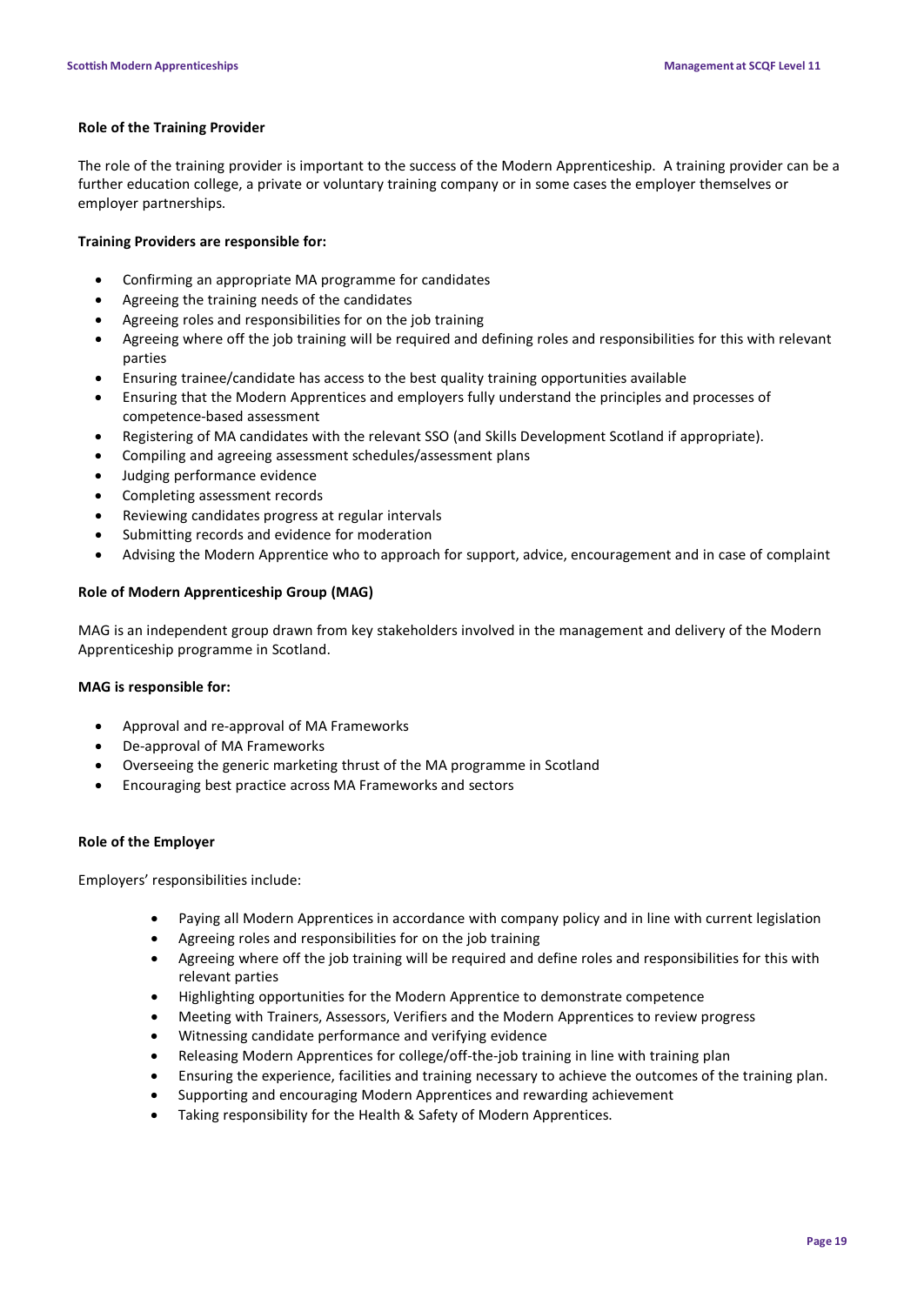### **Role of the Modern Apprentice**

Modern Apprentices have the same responsibilities to their employer as any other employee. In addition they have a range of commitments to their training programme.

### **Modern Apprentices' responsibilities include:**

- Observing the company's terms and conditions of employment
- Agreeing a training/development plan with all parties involved
- Undertaking development in line with agreed training plan
- Attending meetings with trainers, assessors and verifiers as required
- Attending college/off-the-job training where required
- Providing evidence of competence
- Developing a collection of evidence (portfolio) and retain ownership of this throughout
- Behaving in a professional manner throughout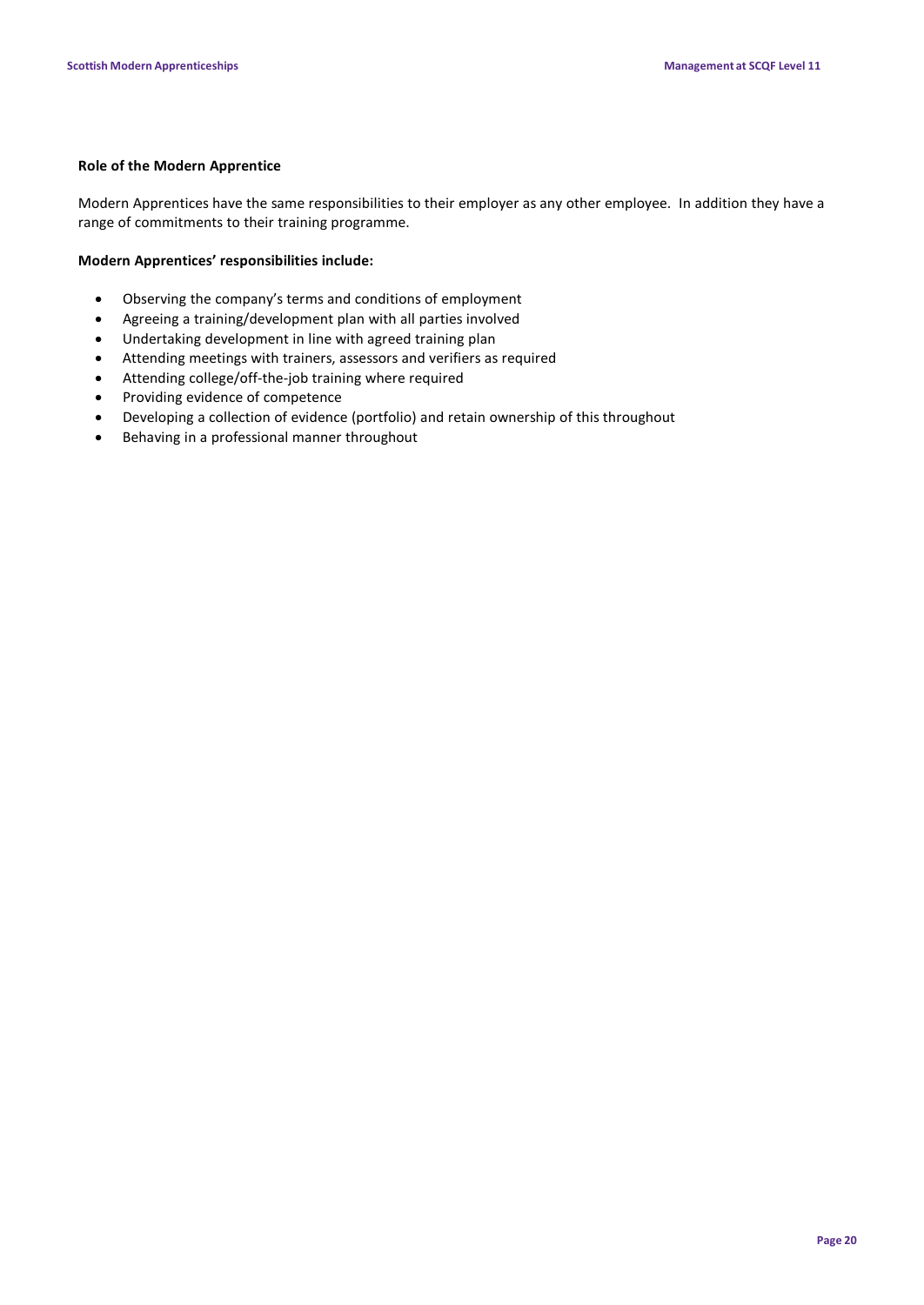### **APPENDIX 2**

### **Modern Apprenticeship Centres (MACs)**

Modern Apprentices may only be registered through organisations approved by the SSO to deliver this Framework. Such approved organisations are called Modern Apprenticeship Centres (MACs)

The MAC may be the employer of the apprentice or a separate organisation such as a training provider, further education college, a private or voluntary training company or in some cases the employer themselves or employer partnerships.

In order to be approved, organisations must make a formal application to the SSO, seeking approval and establishing that the centre satisfies the following criteria:

### **Either**

1 be approved by an appropriate Awarding Body as a centre for the assessment of the relevant S/NVQ(s) (and Core Skills if these are being separately certificated)

#### **or**

2 be capable of demonstrating a contractual relationship with another approved centre for the assessment of those units for which the MAC does not have approval from an appropriate Awarding Body.

### **In addition**

The SSO will maintain a database of MACs for the delivery of the Framework within Scotland, which will be available to employers and others.

Organisations wishing to become MACs who have yet to obtain the necessary Awarding Body approval for assessment should first contact the Awarding Body direct.

Organisations wishing to be accredited with SQMS (or other appropriate quality system) should contact Skills Development Scotland.

In addition to the assessment of the Modern Apprentice against the relevant standards set by the selected Framework outcomes, the MAC has responsibility for:

- Entering into a formal training agreement with the employer and Modern Apprentice
- Registering Modern Apprentices as candidates for the relevant S/NVQ(s) and other selected units with the appropriate Awarding Body
- Registering Modern Apprentices with the SSO
- Applying for the final `Certificate of Completion' on behalf of Modern Apprentices
- Informing the SSO of any material alterations to Modern Apprentices' training plans or desired changes to the selected Framework outcomes.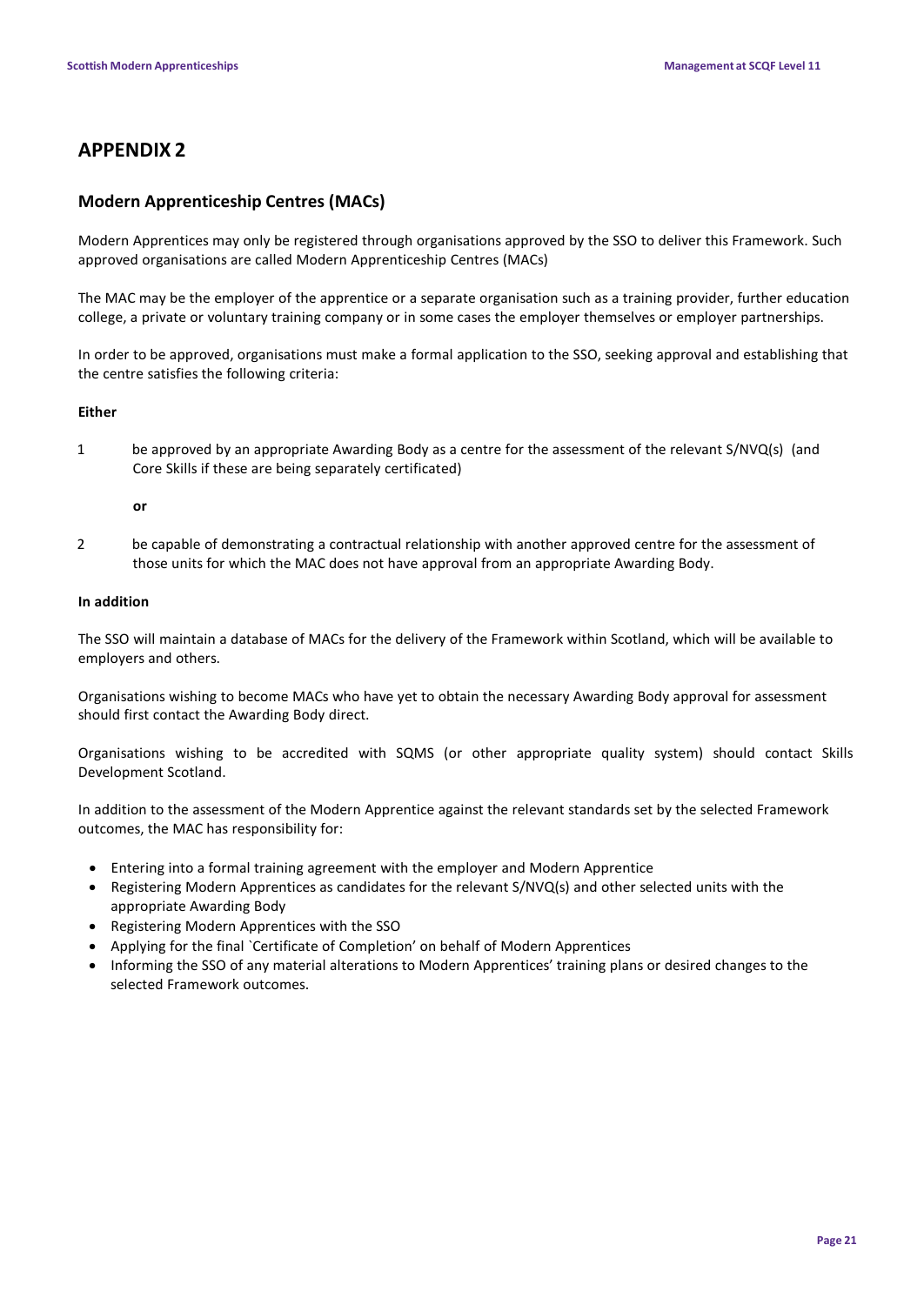### **APPENDIX 3**



#### **MODERN APPRENTICESHIP SAMPLE TRAINING AGREEMENT**

#### This Training Agreement is entered into by:

| <b>Name of Employer:</b>                        |  |
|-------------------------------------------------|--|
| <b>Name of Modern Apprentice:</b>               |  |
| <b>Name of Modern Apprenticeship</b><br>Centre: |  |
|                                                 |  |

#### The **Employer's responsibilities** are to:

- 1 employ the modern apprentice subject to the employer's usual terms and conditions of employment;
- 2 provide the modern apprentice with the facilities, training and work place opportunities necessary to achieve the selected Framework outcomes specified in the apprentice's personal training plan;
- 3 pay the modern apprentice an agreed salary which reflects the obligations of the employer and the opportunities for the apprentice;
- 4 in the event of the employer becoming unable to retain the modern apprentice after completion of the apprenticeship, to use reasonable endeavours to secure employment elsewhere;
- 5 in the event of the apprenticeship being terminated prematurely by either the employer or modern apprentice for any reason other than dismissal for unsatisfactory performance or misconduct, to use reasonable endeavours to secure employment and continuation of this apprenticeship elsewhere:
- 6 operate a formal Health and Safety policy and undertake the necessary legal and contractual responsibilities for health and safety of the modern apprentice; and
- 7 operate an Equal Opportunities policy which meets all legal requirements.

#### The **Modern Apprentice's responsibilities** are to:

- 1 work for the employerin accordance with the agreed terms and conditions of employment;
- 2 undertake training, attend courses if required, keep records, and take assessments to be determined by the employer and/or Modern Apprenticeship Centre, and carry out such work as may be required in order to achieve the selected Framework outcomes specified in the apprentice's personal training plan;
- 3 be diligent, punctual, behave in a responsible manner and in accordance with the requirements of Health and Safety legislation relating to the apprentice's responsibilities as an individual; and
- 4 promote at all timesthe employer's best interests.

### The **Modern Apprenticeship Centre's responsibilities** are to:

- 1 agree the content of the modern apprentice'spersonal training plan as confirming that the selected Framework outcomes and training plans meet the criteria of this modern apprenticeship
- 2 contract with the employer to provide the training and assessment necessary to enable the modern apprentice to achieve the selected Framework outcomes specified in the apprentice's personal training plan; and
- 3 use its best endeavours to ensure that the employer provides the modern apprentice with the facilities, training and work place opportunities necessary to achieve the selected Framework outcomes specified in the apprentice's personal training plan.

#### This agreement to be signed by all parties:

| <b>Employer</b>                     | Date: |
|-------------------------------------|-------|
|                                     |       |
| <b>Modern Apprentice</b>            | Date: |
| (or Parent/Guardian, if under 18)   |       |
| <b>Modern Apprenticeship Centre</b> | Date: |
|                                     |       |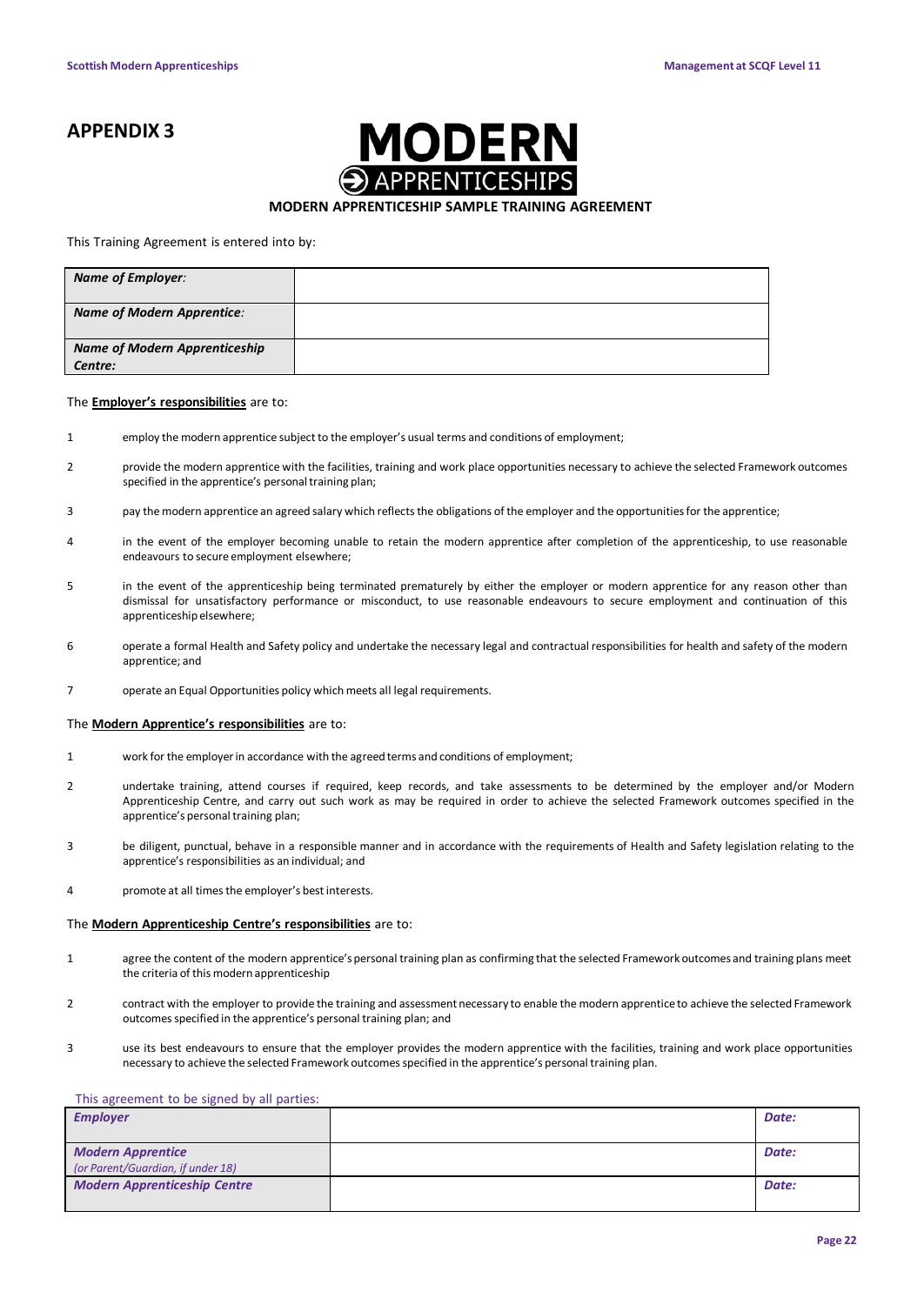

### **MODERN APPRENTICESHIP TRAINING PLAN**

### **The Modern Apprenticeship Centre**

| . .<br>Name:                 |  |
|------------------------------|--|
| Address:                     |  |
|                              |  |
| Telephone:                   |  |
| Contact:                     |  |
|                              |  |
| <b>The Modern Apprentice</b> |  |
| Full name:                   |  |
|                              |  |
| Home address:                |  |
|                              |  |
|                              |  |
| Work address:                |  |
|                              |  |
|                              |  |
| Date of birth:               |  |
|                              |  |

### **The Employer**

| Name:      |  |
|------------|--|
|            |  |
| Address:   |  |
|            |  |
|            |  |
|            |  |
|            |  |
|            |  |
| Telephone: |  |
|            |  |
| Contact:   |  |
|            |  |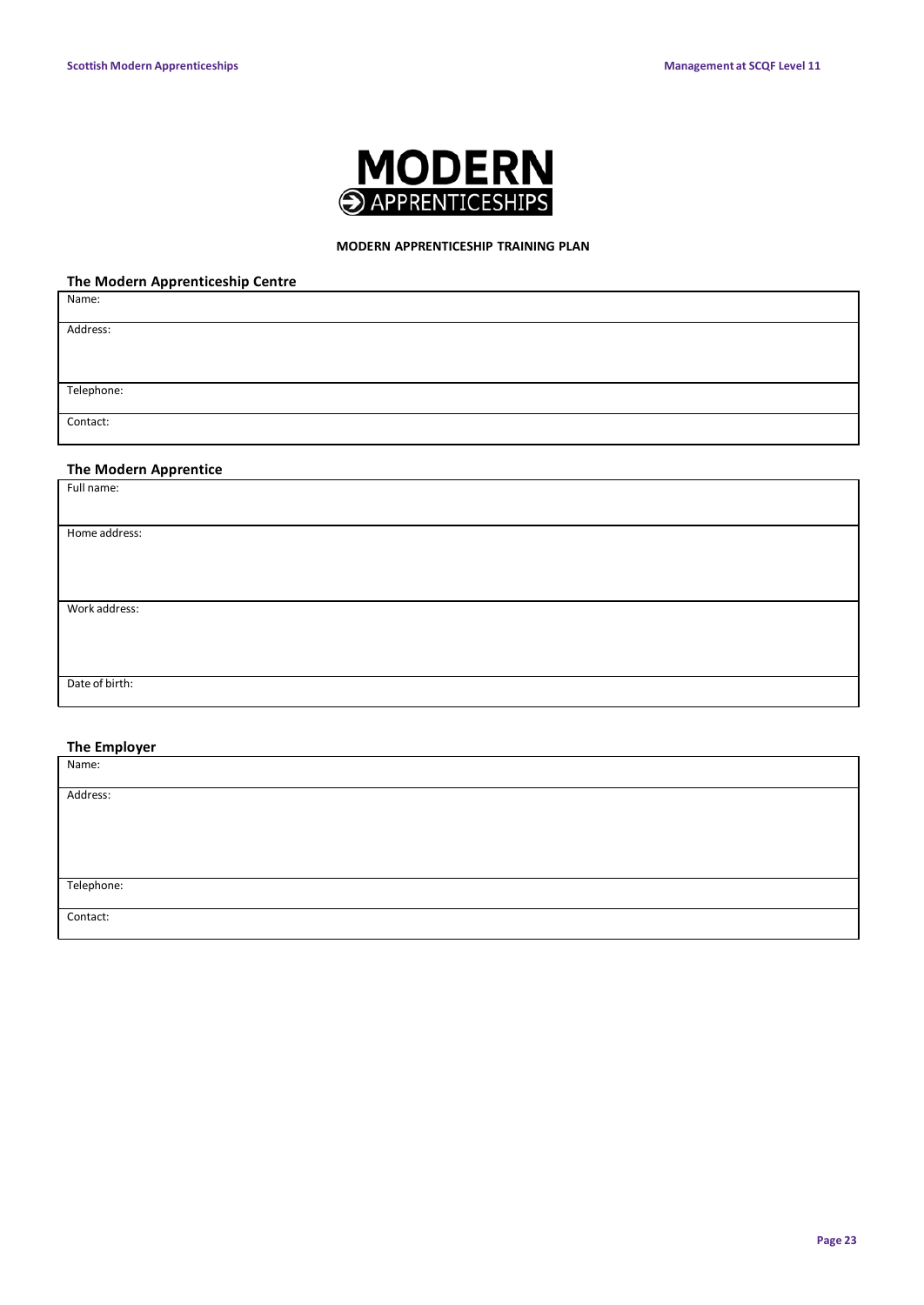### *Mandatory outcomes*

|                                             | <b>SVQ Level 5 Management</b><br>(List mandatory and optional units) | <b>Tick units being</b><br>undertaken | <b>SCQF Level</b> | <b>SCQF Credit</b><br><b>Points</b> |
|---------------------------------------------|----------------------------------------------------------------------|---------------------------------------|-------------------|-------------------------------------|
|                                             |                                                                      |                                       |                   |                                     |
|                                             |                                                                      |                                       |                   |                                     |
|                                             |                                                                      |                                       |                   |                                     |
|                                             |                                                                      |                                       |                   |                                     |
|                                             |                                                                      |                                       |                   |                                     |
|                                             |                                                                      |                                       |                   |                                     |
|                                             |                                                                      |                                       |                   |                                     |
|                                             |                                                                      |                                       |                   |                                     |
|                                             |                                                                      |                                       |                   |                                     |
|                                             |                                                                      |                                       |                   |                                     |
|                                             |                                                                      |                                       |                   |                                     |
|                                             |                                                                      |                                       |                   |                                     |
| <b>Enhancement</b><br>(Please give details) |                                                                      |                                       |                   |                                     |
|                                             |                                                                      |                                       |                   |                                     |
| <b>Core Skills</b>                          |                                                                      | Tick units being<br>undertaken        | <b>SCQF Level</b> | <b>SCQF Credit</b><br>Points        |
| $\mathbf{1}$                                | Communication                                                        |                                       | $\boldsymbol{6}$  |                                     |
| $\overline{2}$                              | Working with others                                                  |                                       | $\boldsymbol{6}$  |                                     |
| 3                                           | Numeracy                                                             |                                       | $\boldsymbol{6}$  |                                     |
| 4                                           | Information and communication technology                             |                                       | 5                 |                                     |
| 5                                           | Problem Solving                                                      |                                       | $\boldsymbol{6}$  |                                     |

### *Optional outcomes*

| <b>Additional units (if any)</b><br>These are optional and should reflect the individual training needs of the Apprentice<br>(Please specify unit(s)) |  | Tick units being<br>undertaken | <b>SCQF Level</b> | <b>SCQF Credit</b><br>Points |
|-------------------------------------------------------------------------------------------------------------------------------------------------------|--|--------------------------------|-------------------|------------------------------|
|                                                                                                                                                       |  |                                |                   |                              |
|                                                                                                                                                       |  |                                |                   |                              |
|                                                                                                                                                       |  |                                |                   |                              |
|                                                                                                                                                       |  |                                |                   |                              |

### **Summary of Modern Apprentices accredited prior learning:**